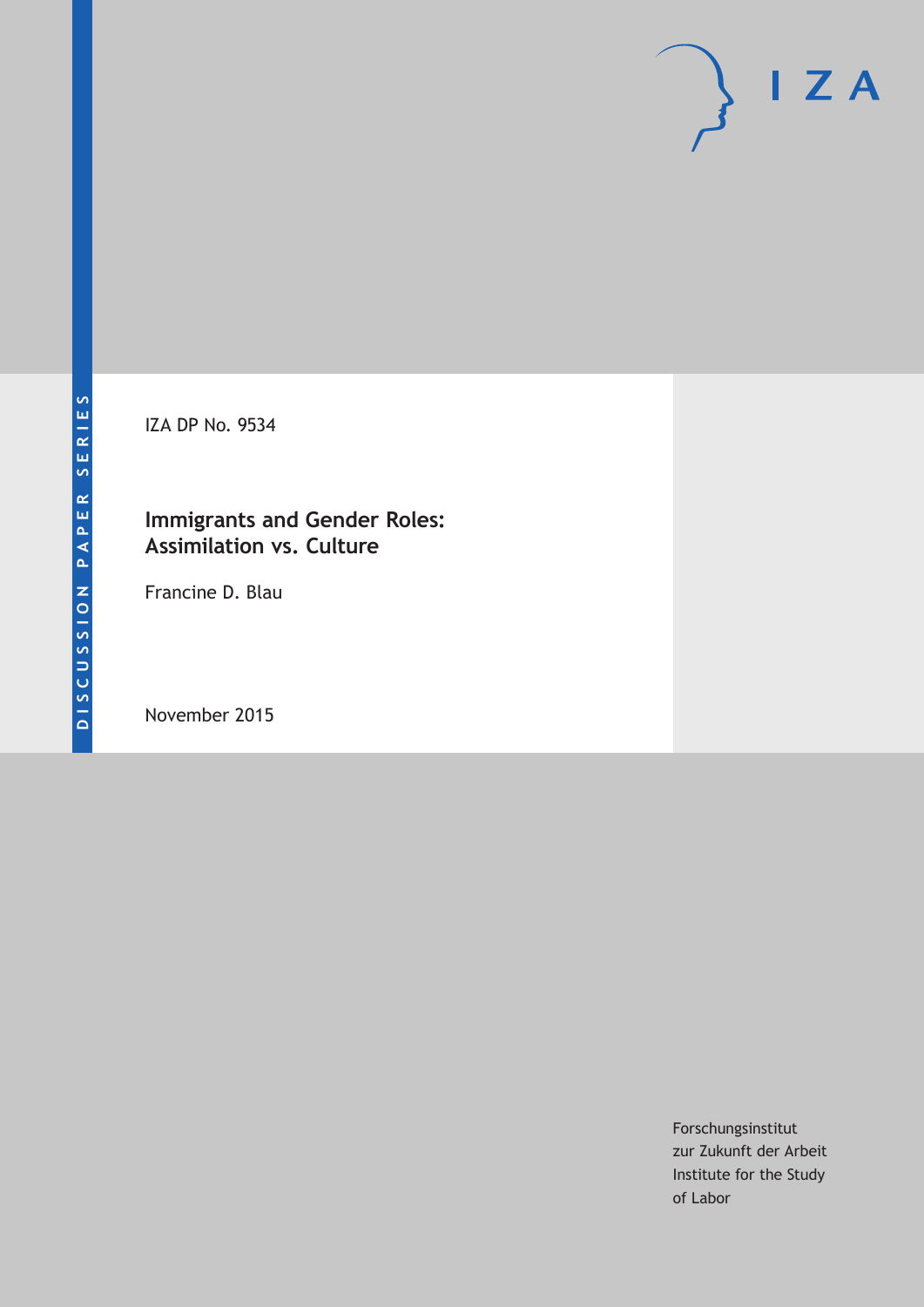# **Immigrants and Gender Roles: Assimilation vs. Culture**

## **Francine D. Blau**

*Cornell University, NBER, IZA, CESifo and DIW Berlin* 

### Discussion Paper No. 9534 November 2015

IZA

P.O. Box 7240 53072 Bonn Germany

Phone: +49-228-3894-0 Fax: +49-228-3894-180 E-mail: iza@iza.org

Any opinions expressed here are those of the author(s) and not those of IZA. Research published in this series may include views on policy, but the institute itself takes no institutional policy positions. The IZA research network is committed to the IZA Guiding Principles of Research Integrity.

The Institute for the Study of Labor (IZA) in Bonn is a local and virtual international research center and a place of communication between science, politics and business. IZA is an independent nonprofit organization supported by Deutsche Post Foundation. The center is associated with the University of Bonn and offers a stimulating research environment through its international network, workshops and conferences, data service, project support, research visits and doctoral program. IZA engages in (i) original and internationally competitive research in all fields of labor economics, (ii) development of policy concepts, and (iii) dissemination of research results and concepts to the interested public.

IZA Discussion Papers often represent preliminary work and are circulated to encourage discussion. Citation of such a paper should account for its provisional character. A revised version may be available directly from the author.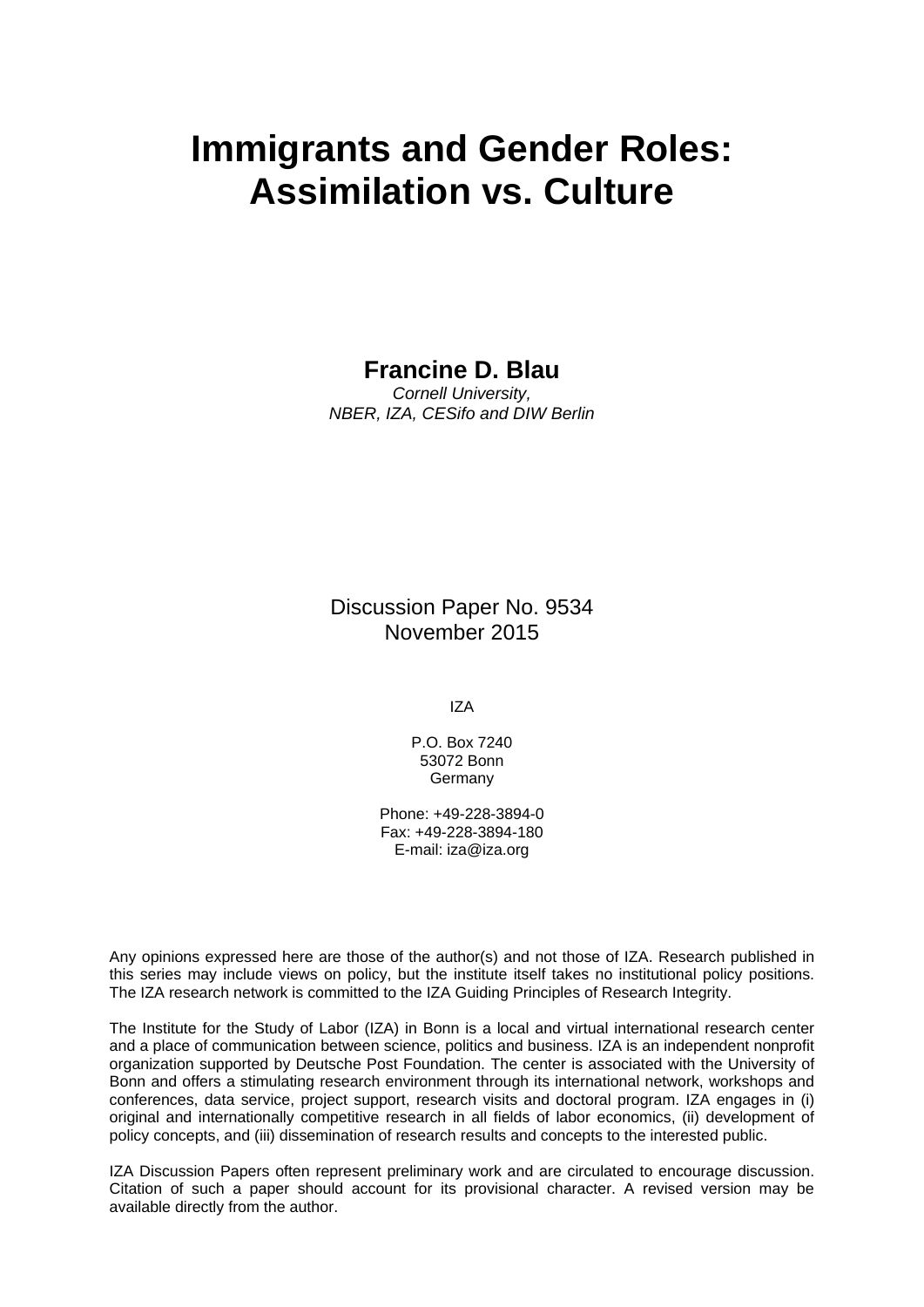IZA Discussion Paper No. 9534 November 2015

# **ABSTRACT**

# **Immigrants and Gender Roles: Assimilation vs. Culture\***

This paper examines evidence on the role of assimilation versus source country culture in influencing immigrant women's behavior in the United States – looking both over time with immigrants' residence in the United States and across immigrant generations. It focuses particularly on labor supply but, for the second generation, also examines fertility and education. We find considerable evidence that immigrant source country gender roles influence immigrant and second generation women's behavior in the United States. This conclusion is robust to various efforts to rule out the effect of other unobservables and to distinguish the effect of culture from that of social capital. These results support a growing literature that suggests that culture matters for economic behavior. At the same time, the results suggest considerable evidence of assimilation of immigrants. Immigrant women narrow the labor supply gap with native‐born women with time in the United States, and, while our results suggest an important role for intergenerational transmission, they also indicate considerable convergence of immigrants to native levels of schooling, fertility, and labor supply across generations.

JEL Classification: J13, J16, J22, J24, J61

Keywords: gender, immigration, labor supply, wages, social capital, culture, human capital

Corresponding author:

Francine D. Blau ILR School Cornell University 268 Ives Hall Ithaca, NY 14853-3901 USA E-mail: fdb4@cornell.edu

 $\overline{a}$ 

<sup>\*</sup> This paper formed the basis of my Julian Simon Lecture, presented at the 11<sup>th</sup> IZA Annual Migration Meeting, Bonn, May 2014. I am deeply indebted to my collaborators on the research discussed here: Lawrence Kahn, with whom I developed this research agenda, Albert Liu, and Kerry Papps. I would like to thank Lawrence Kahn, Amelie Constant, and an anonymous referee for their comments on the paper.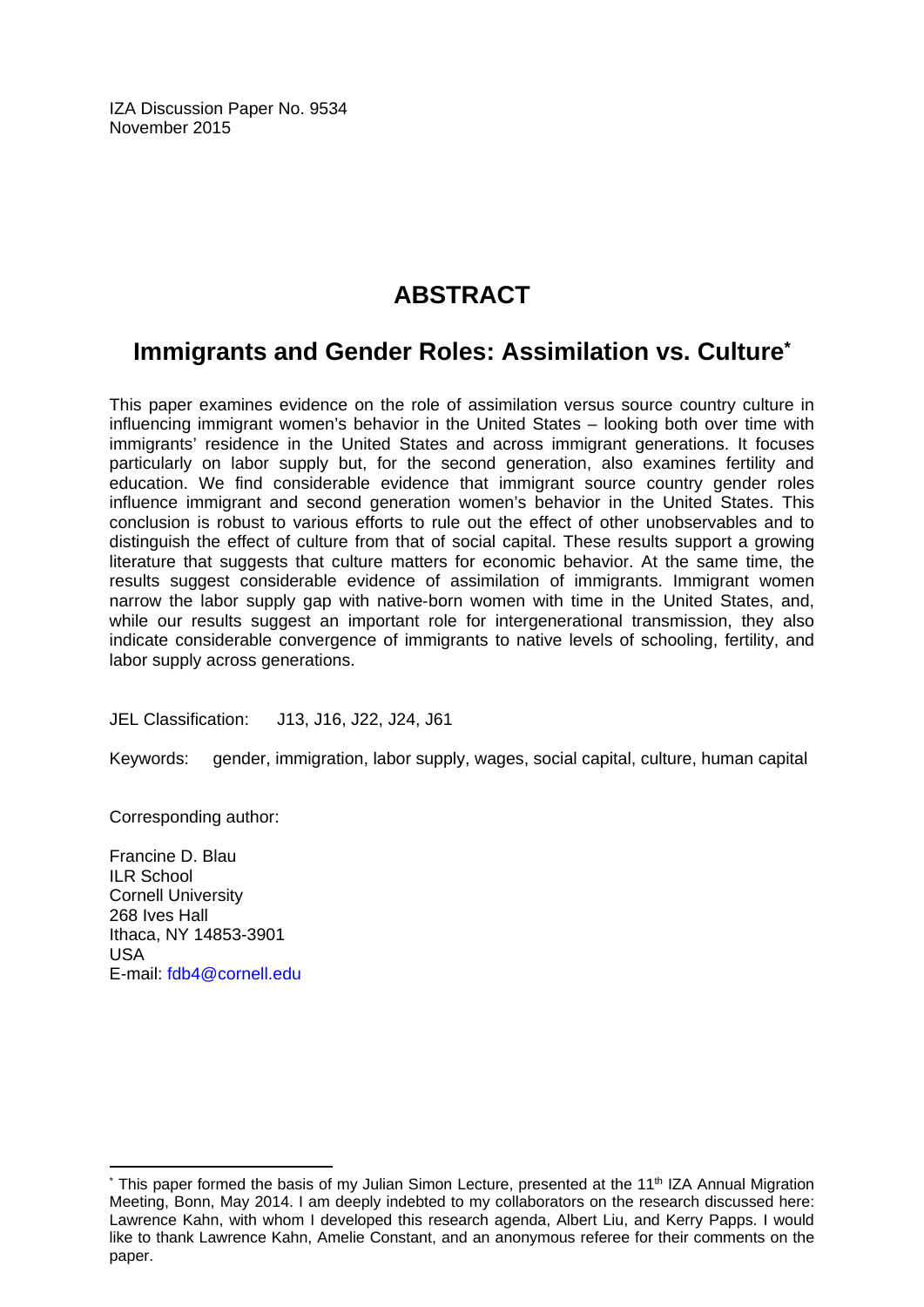#### 1 Introduction

In this paper I examine the relationship between gender roles in immigrant source countries and immigrant and second generation behavior in the United States. I particularly highlight the role of assimilation, which results in immigrants becoming closer to their native counterparts over time and across generations versus the role of culture, which is associated with the persistence of immigrant-native differences. My consideration of these issues is based on my recent work on this topic with Lawrence Kahn, Albert Liu, and Kerry Papps (i.e., Blau, Kahn, and Papps 2011; Blau, Kahn, Liu, and Papps 2013; and Blau and Kahn forthcoming). I am greatly indebted to my coauthors, most especially Lawrence Kahn, with whom I developed this research agenda.

Our work builds on earlier research for the United States suggesting a role of culture measured by source country characteristics—on the gender roles (i.e., fertility and labor supply) of immigrants and their children. Blau (1992) found a positive effect of source country fertility rates on immigrant women's fertility and Antecol (2000) found that source country female labor force participation rates were positively correlated with US labor force participation of immigrant women. With respect to their descendants, Antecol (2000) also reported a positive, though weaker, correlation between US and source country participation for "second and higher generation" immigrants, defined by their answer to the 1990 Census question on ancestry. Similarly, Fernández and Fogli (2009) found the labor supply and fertility behavior of US‐born daughters of immigrants (the second generation) to be positively associated with both female participation and fertility rates in their parents' countries of origin. Fernández and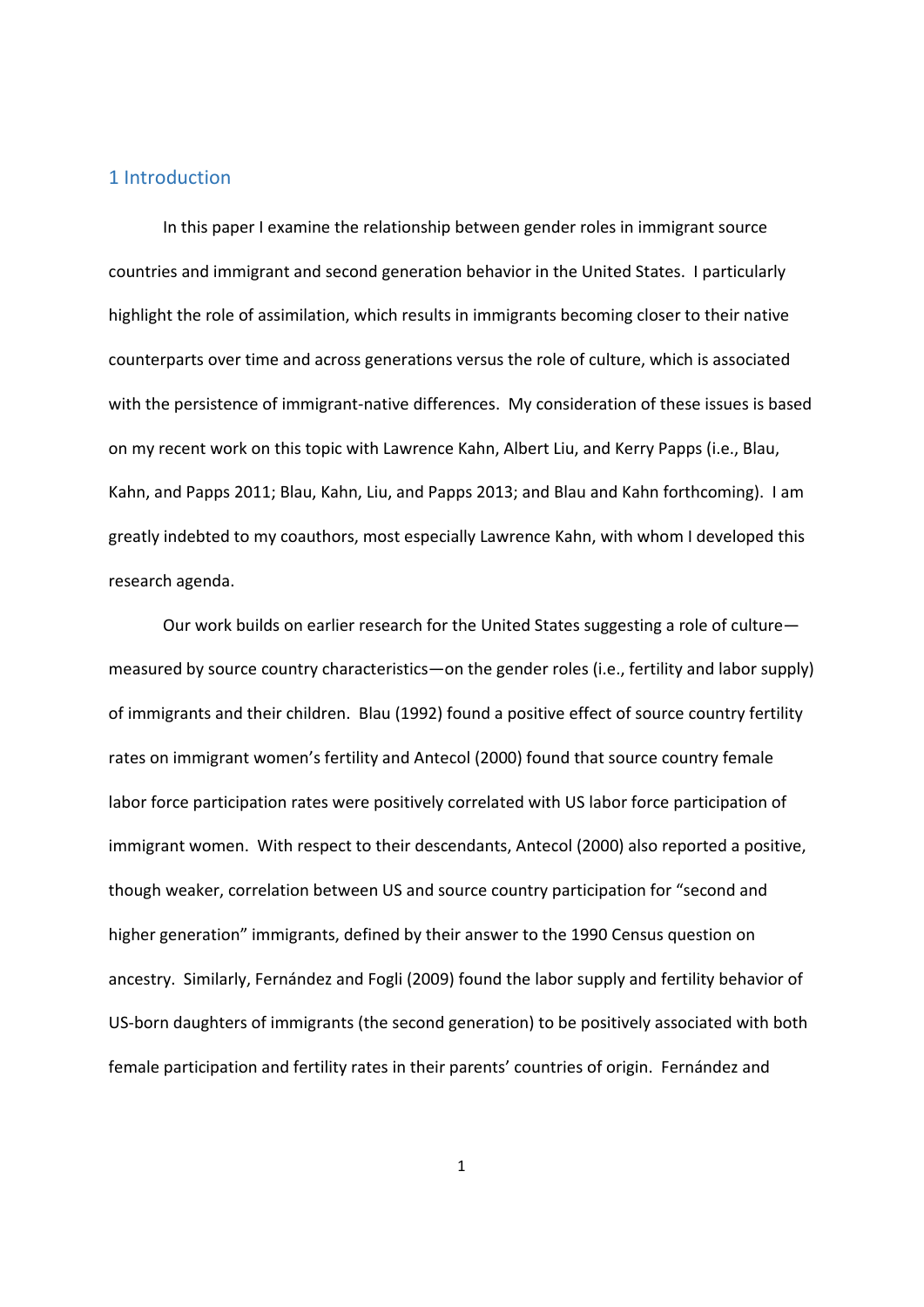Fogli's work, in particular, is important in rigorously testing the importance of culture in the context of the second generation.

The major contribution of the line of research that I summarize here is to empirically analyze and rigorously probe the evidence on the role of source country gender roles in influencing the behavior and outcomes of immigrant women the United States. Further this work sheds new light on the assimilation process, both over time in the United States and across generations, by analyzing it in the context of the impact of source country culture. Prior work showing positive correlations between source country gender roles on the relevant behavior of immigrant women in the United States is highly suggestive of a role of culture. Our work on immigrants (Blau, Kahn, and Papps 2011; Blau and Kahn forthcoming) aims to move this research forward by its detailed and more rigorous analyses of the cultural link, comparable to previous work on the second generation. Our findings help not only to establish a role for culture on immigrant women's behavior but also, in our view, provide reassurance that immigrants can constitute a reasonable group among which to examine the possible impact of culture on behavior in the face of concerns that immigrants are a selected group and that the immigration process itself can impact behavior, e.g., through disruption (Fernández and Fogli 2009).

Our richer tests of the role of culture in impacting immigrant women's behavior described below include the following. First, in Blau and Kahn (2011) we show that differences in U.S. labor supply behavior between immigrant women from high versus low female labor force participation source countries *persist* with time spend in the United States. While there are alternative possible interpretations of the source of this association, it is indeed suggestive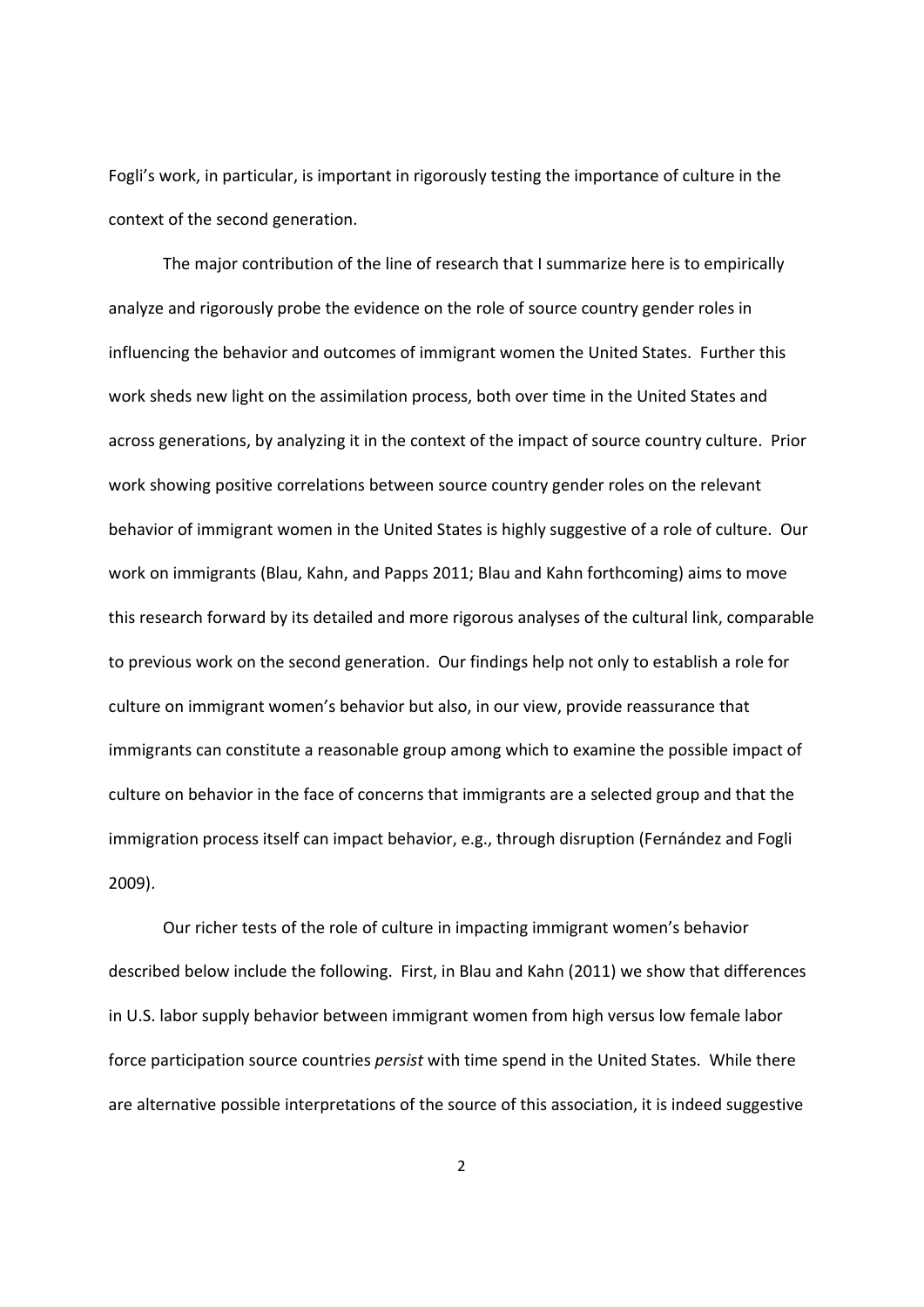of a role of culture. In addition, in contrast to most earlier work,<sup>1</sup> we control for a variety of other source country characteristics which may affect immigrants' labor supply behavior in the United States, thus increasing the likelihood that our models estimate the true effect of source country female labor supply rather than the impact of omitted factors that are correlated with this variable. Second, in all the research described below for both first‐ and second‐generation immigrants, we employ a "falsification test" by examining male behavior. For immigrants, we examine the relationship between source country *female* labor supply and *male* immigrants' US behavior and outcomes. The lack of an association for males strengthens our confidence that we are indeed identifying the effect of gender roles in the source country on female behavior rather than the impact of a source country factor like unmeasured productivity or work orientation that affects men and women similarly. To the best of our knowledge we were the first to employ this approach for immigrants and, indeed, in the published literature, for research on the second generation as well.<sup>2</sup> Third, in Blau and Kahn (2011), unlike previous work on immigrants, we explore a number of specifications which distinguish the impact of husbands' and wives' source country variables similar to Fernández and Fogli's (2009) study of the role of culture in second‐generation women's behavior. For example, for husbands and wives from different source countries, we distinguished between the effects of a woman's *own* source country female labor supply from that of her husband's. Consistent with a role for culture, we find *both* matter, though, as one might expect intuitively, women were more

 $1$  Blau (1992) is an exception.

<sup>&</sup>lt;sup>2</sup> After we had completed Blau, Kahn and Papps (2011), we learned that Fernández and Fogli (2005), the NBER Working Paper version of Fernández and Fogli (2009), employs such a falsification test, which was apparently cut from the published version of the paper.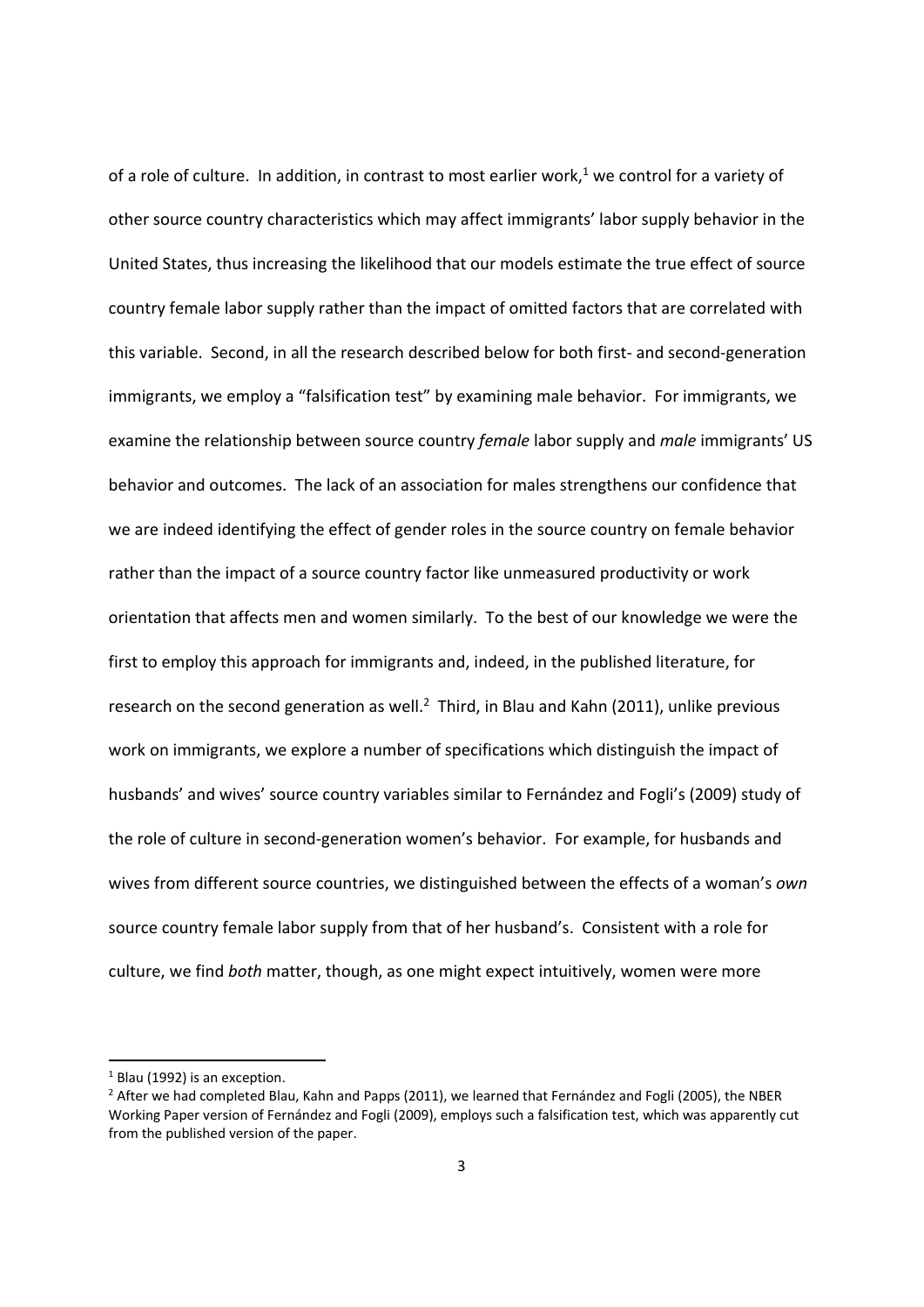responsive to their own source country's culture than their husbands'. In addition, we investigated the impact of source country female participation of immigrant men on the labor supply behavior of their *native‐born* wives and do find such an effect, a result highly suggestive of a role for husbands' source country culture.

Finally in Blau and Kahn (forthcoming), we use the New Immigrant Survey to provide evidence that further bolsters the claim that the impact of source country female labor force participation represents in large part the effect of culture. We first show that the impact of source country female labor supply on the US labor supply behavior and wages of immigrant women overwhelmingly remains even when we control for the women's own pre-migration work experience. This demonstrates that the finding of the impact of source country female labor supply likely reflects the effect of a community level characteristic like culture rather than the fact that women from high labor supply source countries are more likely to have worked themselves before migrating. As explained in more detail below, this is conceptually similar to an approach employed in Fernández and Fogli's (2006) examination of the impact of culture on second generation women's fertility. Second, by distinguishing between the impact of source country female labor supply on the labor supply versus the wages of immigrant women in the United States, we are able to provide evidence that suggest that the major portion of the impact of source country female labor supply is due to its effect on culture rather than its effect of social capital.<sup>3</sup> Third, we also give detailed attention in this paper to the possibility that our

<sup>&</sup>lt;sup>3</sup> Fernández and Fogli (2009) also suggest that the distinction between the impact of source country variables on labor supply vs. wages may shed light on the role of culture as opposed to social capital.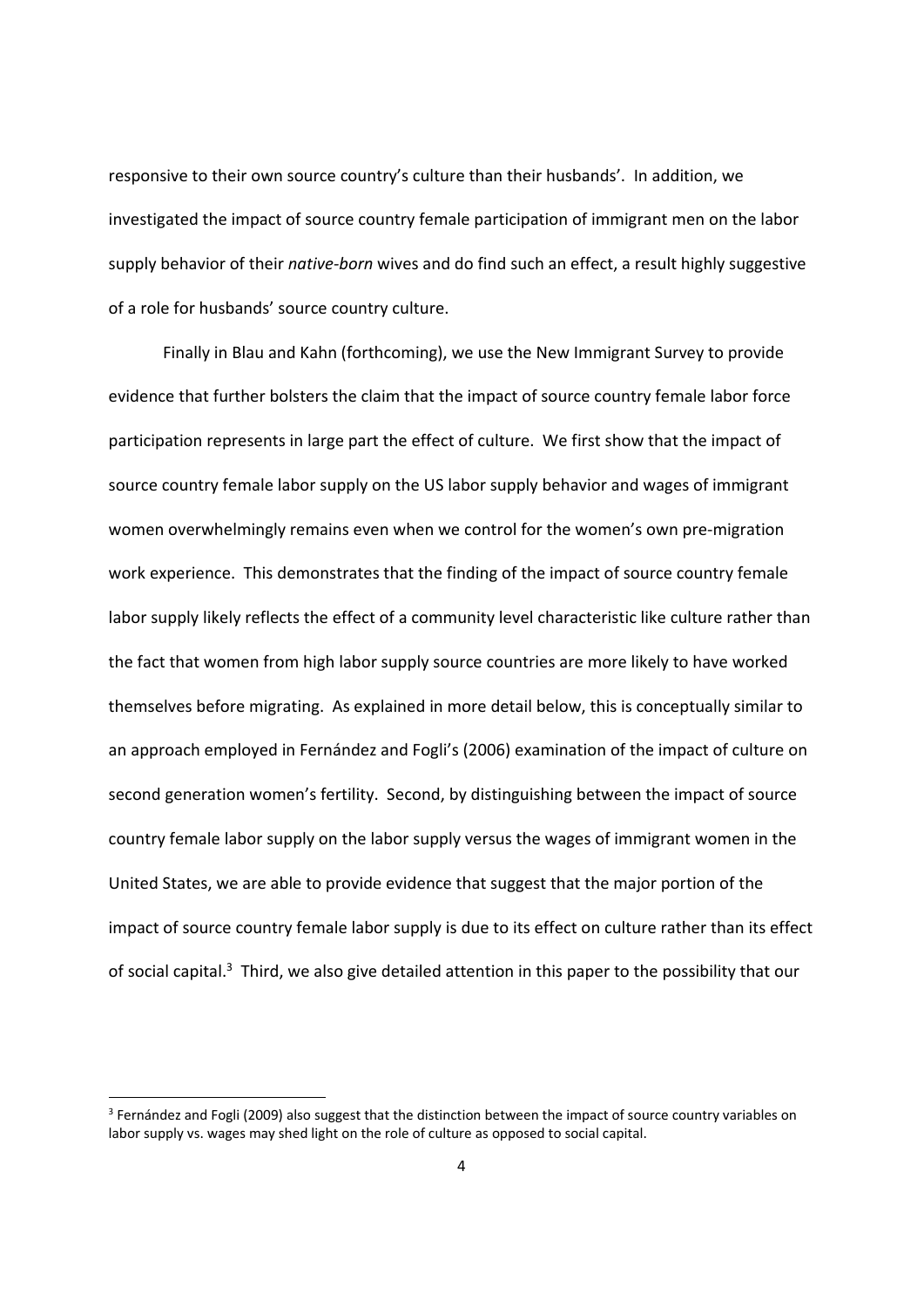results are driven by immigrant selection, concluding that selection does not provide a plausible alternative to culture in explaining the pattern of our results.

In our work on the second generation (Blau, Kahn, Liu, and Papps), we examine the process by which source country culture gets transmitted to future generations in the host country by looking explicitly at intergenerational transmission from immigrants to their children born in the United States. This stands in contrast to earlier work on the second generation (Fernández and Fogli 2009), which focused on the impact of *source country characteristics* on the behavior of second generation immigrants. One of the purposes of our paper is to shed light on the rate of assimilation across generations and we provide explicit estimates of intergenerational transmission rates. Our preferred, parsimonious specification includes simply the parental generation characteristics and controls for the individuals' age, family type (immigrant father and native mother; immigrant mother and native father, with the omitted category being both parents immigrants), and survey year. We exclude potentially endogenous individual characteristics like education, location and marital status. We thereby allow parental generation characteristics to influence respondent's outcomes both directly and indirectly through their effects on respondent's education, location, and marital status. I focus on these results below. However, I note that when we expand our basic specification to include controls for these other individual characteristics (i.e., education, location and marital status) as in Antecol (2000) and Fernández and Fogli (2009), the results are similar providing suggestive evidence that parental generation characteristics do affect individuals' preferences. In addition, we also examine the impact of source country characteristics on second generation behavior finding similar results to earlier studies (Antecol 2000 and Fernández and Fogli 2009).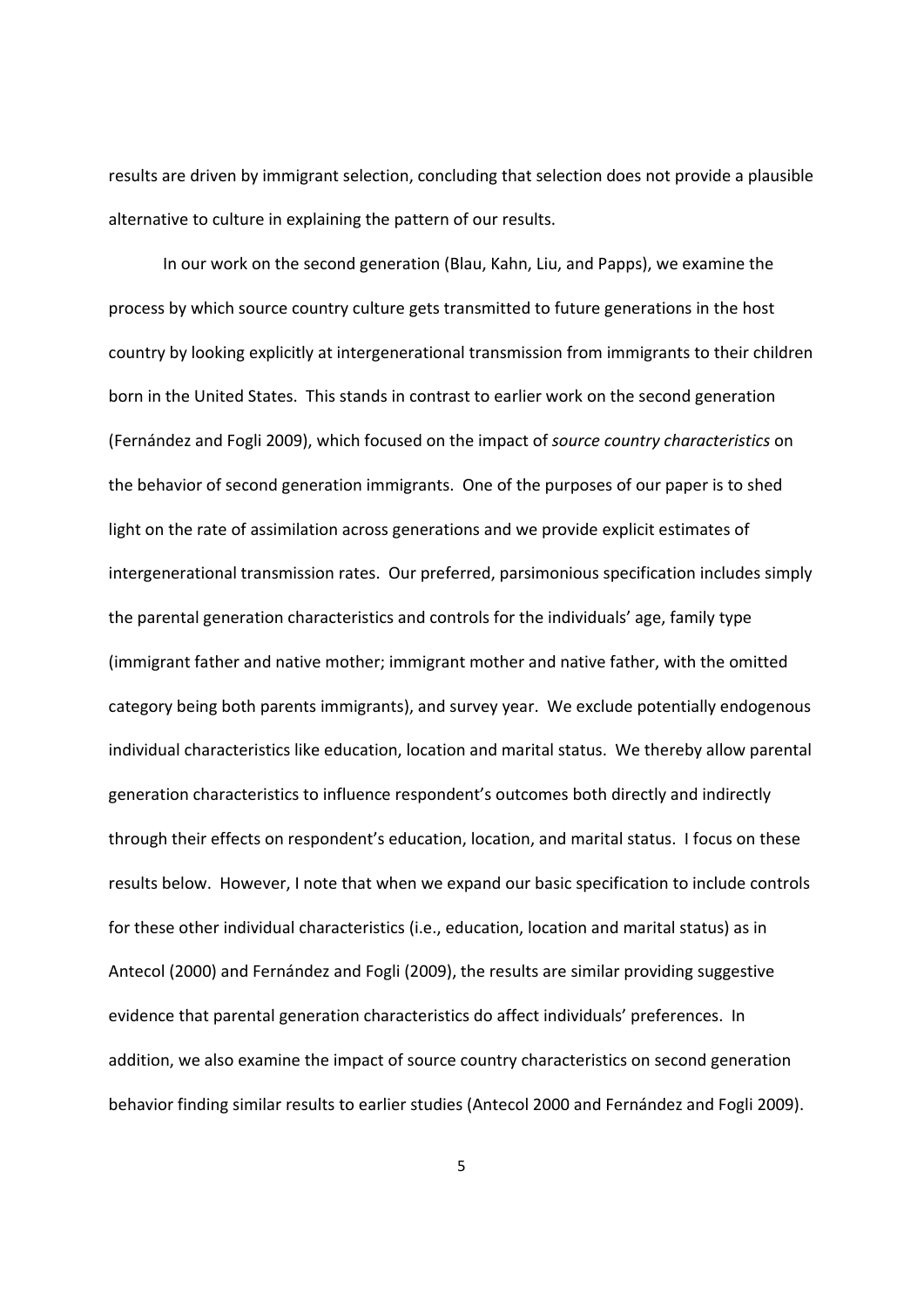This more directly tests the hypothesis that source country characteristics influence the behavior of second generation immigrants in the United States. Finally, as in the case of our studies of immigrants, we estimate our basic models for second‐generation men. Of particular interest is that for immigrant generation education, a plausibly gender neutral variable, we find strikingly similar results for second-generation men and women. For immigrant women's labor supply, a potentially gender‐linked variable, we find evidence of a stronger effect on labor supply for second-generation women than for second-generation men; and for immigrant men's labor supply we find evidence of an effect on second-generation men's labor supply but no evidence of such an effect for second‐generation women.

Our work on the second‐generation advances the literature in a number of other ways. First, our data source, the Current Population Survey (CPS) has information on the country‐of‐ birth of *both* parents, permitting us to gauge the relative importance of the characteristics of immigrant mothers versus immigrant women from the fathers' source country, as well as the strength of intergenerational transmission for individuals with two foreign‐born parents compared to those with only one. Previous studies like Fernández and Fogli (2009) are only able to match second‐generation individuals with their fathers, due to the incomplete Census data on the birthplace of foreign‐born mothers. If gender role transmission from mother to daughter is especially strong, this omission could be particularly important for a study of the transmission of gender roles. In fact, we find that second-generation women's education, fertility and labor supply are significantly positively affected by the immigrant generation's levels of these variables, but that the effect of mother's source country fertility and labor supply is generally larger than that of women from the father's source country and the effect of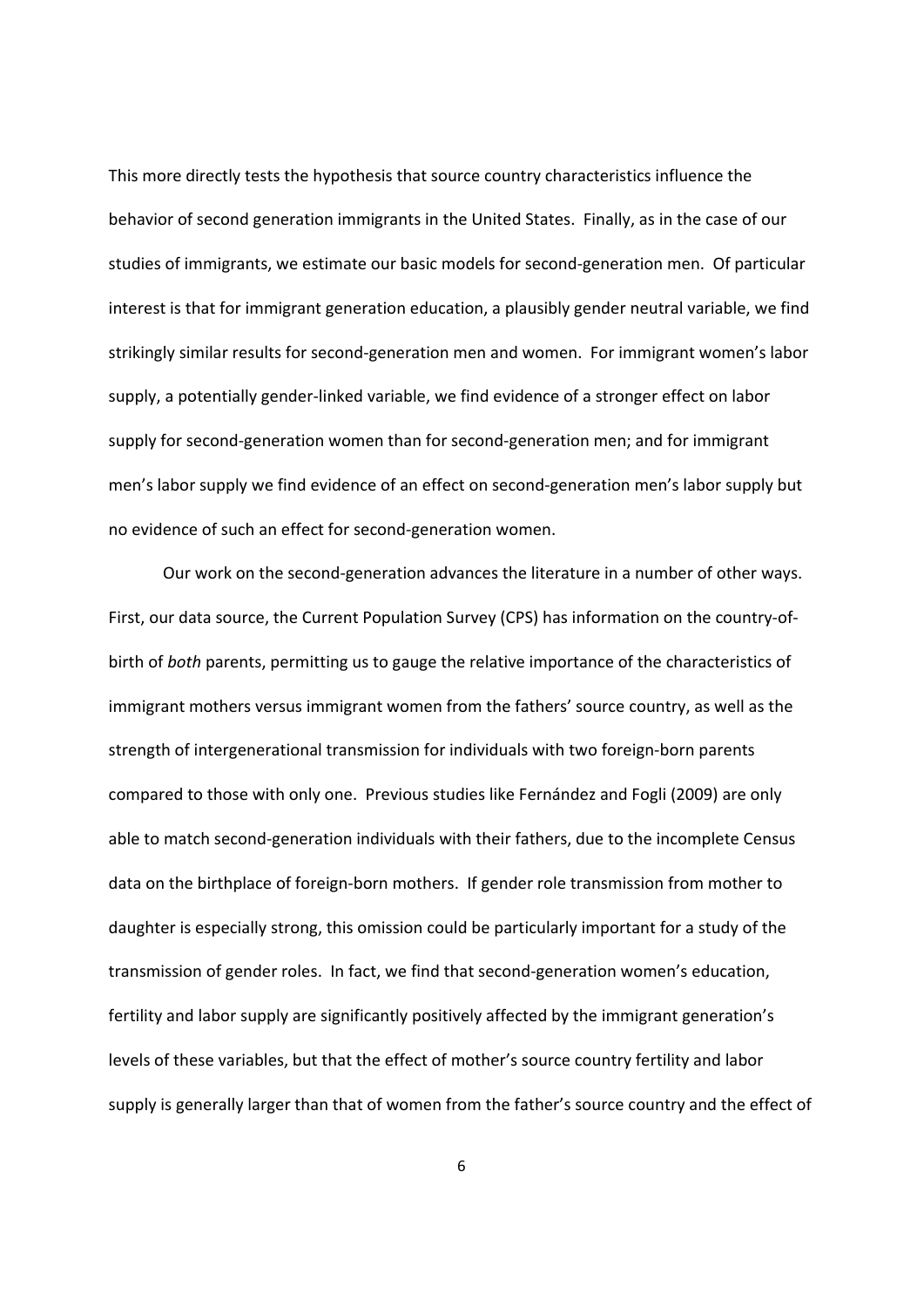the education of men from the father's source country is larger than that of women from the mother's source country.

Second, our data on the second generation from the 1995–2011 CPS provides an updated consideration of the issues of gender and culture compared to the 1970 Census data employed by Fernández and Fogli (2009). (The 1970 Census was the last Census to collect data on foreign parentage.) Since 1970, there have been considerable changes in the composition of immigrant parents by source country, as well as in aggregate female labor force participation and fertility rates in the United States that might affect the findings. US gender roles in the 1990s and 2000s were considerably different from what they were in 1970, with far higher levels of female labor force participation, as well as lower fertility rates (Blau, Ferber and Winkler 2014). And, immigration to the United States has shifted from being a largely North American and European phenomenon to a largely Asian and Latin American one. Further, there is a growing gap between the labor supply of US‐born and immigrant women today than in earlier years (see below). Thus, the process of assimilation of second generation women into the US labor market may very well have changed since 1970.

Before delving into the specifics of our research, it is useful to consider the context and motivation for the work. This comes from two sources: first, the increasing importance of immigrants and their children in the population of the economically advanced nations, including the United States which is my focus here, and second, the increasing interest of economists in the influence of culture on economic behavior and outcomes.

Turning first to the growth of immigration, as in much of the economically advanced nations, immigrants are comprising an increasing share of the population in the United States.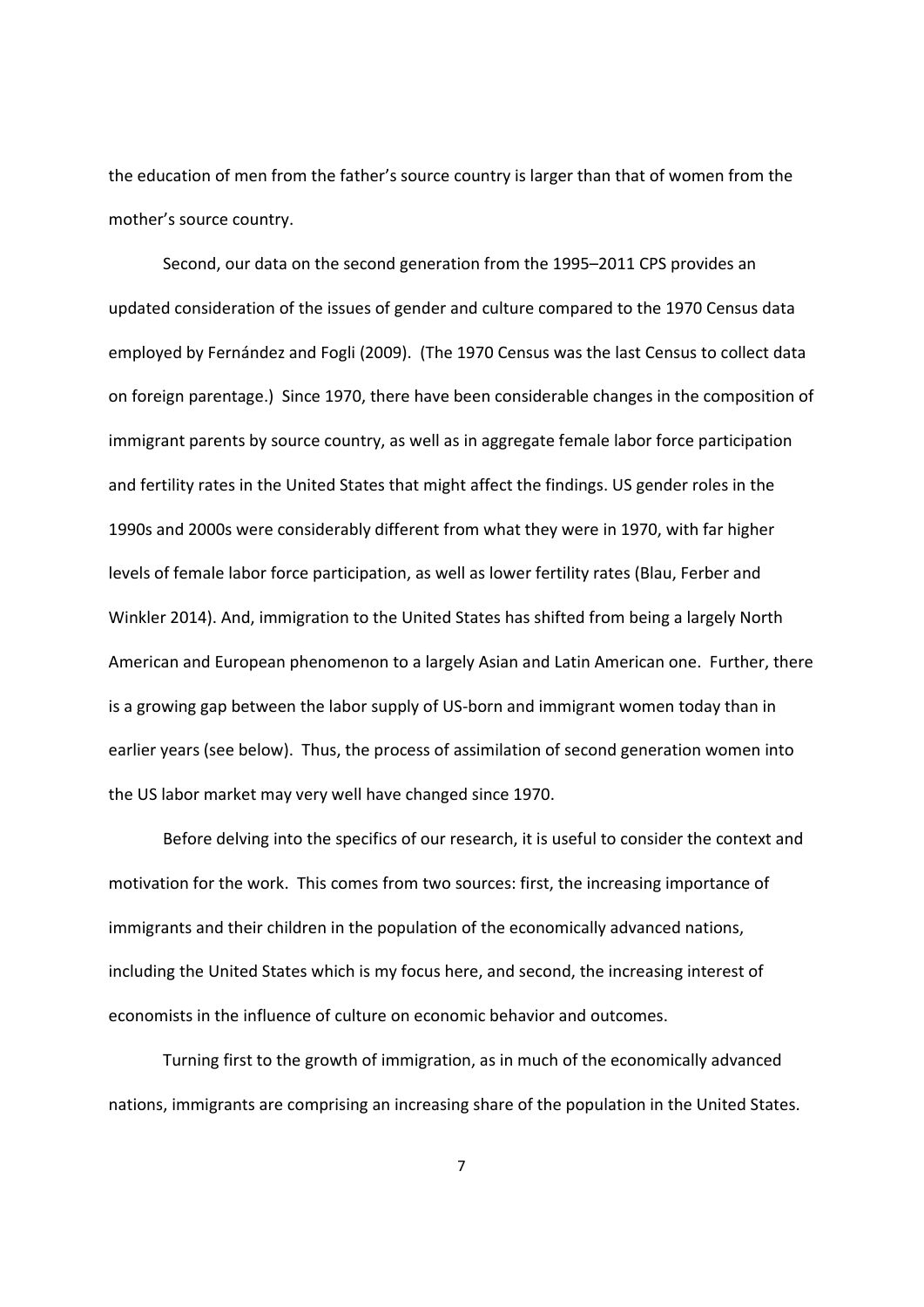The share of the foreign‐born in the population has increased from 4.8% in 1970 to 12.9% in 2012 (US Bureau of the Census web site: http://www.census.gov ). Further highlighting the growing quantitative importance of immigrants is the growing share of US children who were either immigrants themselves or who had at least one immigrant parent, increasing from 13 percent in 1990 to 23 percent in 2008 (Fortuny 2010).

Not only has the immigrant population increased in size, also of importance is that there has been a substantial shift in the source countries of immigrants: in 1970, 70.4% of the foreign‐born population came from Europe or North America, while, by 2012, 81.6% were from Asia or Latin America (US Bureau of the Census web site: http://www.census.gov ). As the share of the US population born abroad increases and as immigrant source countries shift towards regions with different cultures and traditions from the predominantly European origins of earlier arrivals, the extent of assimilation and the role of culture move increasingly to the forefront. This has particular salience for gender roles, since immigrants increasingly come from countries that have a more traditional division of labor by gender than the United States in that they have, on average, lower female labor force participation rates and higher fertility rates than the United States (Blau, Kahn and Papps 2011). Mirroring this, there has been a growing gap between the US labor supply of native and immigrant women since 1980. This raises a number of questions that I will address in this paper. Are immigrant‐native differences in labor supply related to source country characteristics? What happens to the time pattern of this gap—do immigrant women assimilate to native patterns over time? Do persistent immigrant-native gaps plausibly reflect the role of culture or are alternative explanations likely?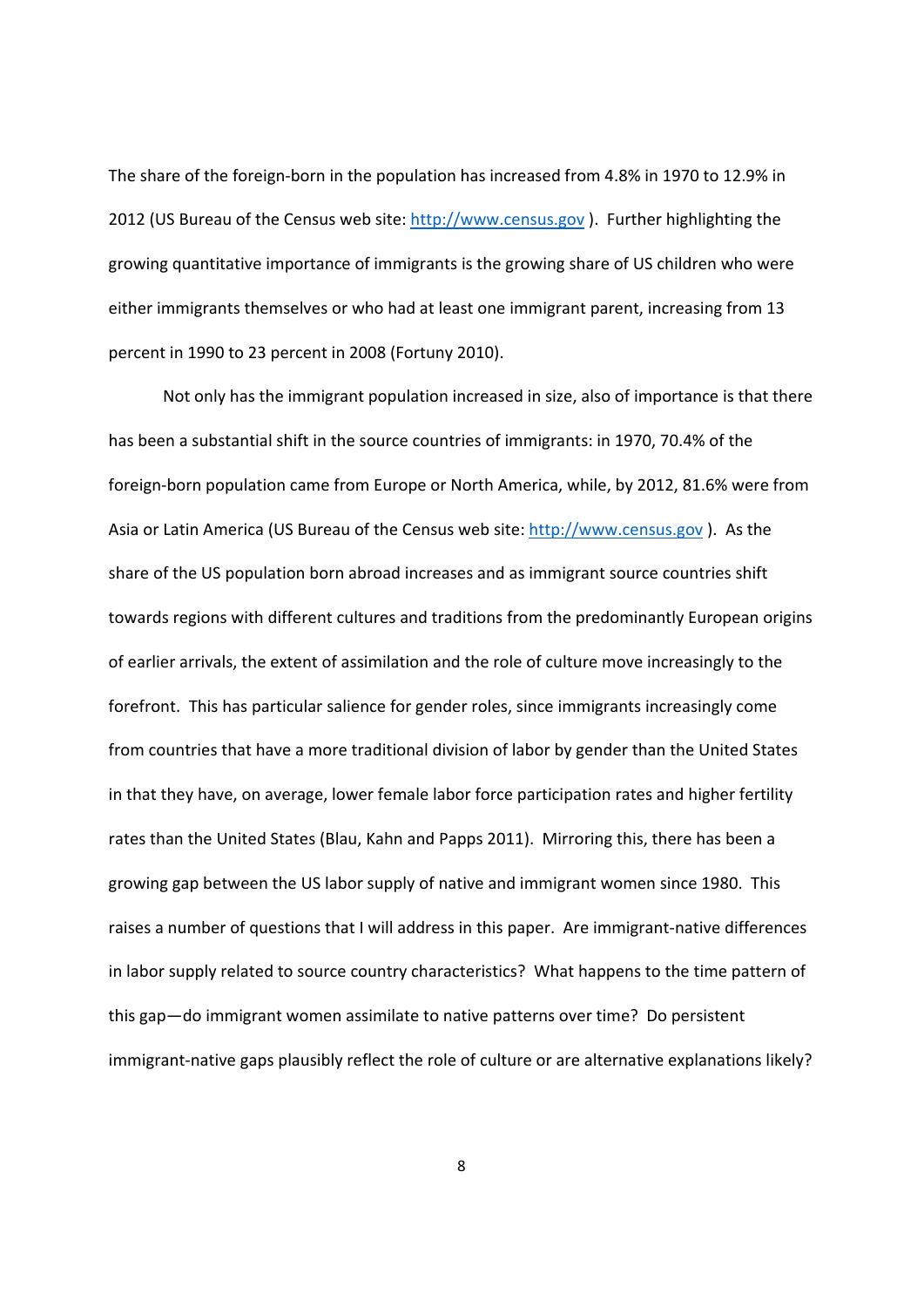And, do immigrant generation‐native differences in labor supply and other traits carry over to the second generation or do second generation women fully assimilate to native patterns?

Heightening the interest in examining immigrants and their descendants through the lens of culture, is a growing attention among economists to the role that culture may play in economic life. "Culture" may be defined as the impact of preferences, beliefs, or values developed in a different time or space (either geographic or social) on economic behavior (e.g., Fernández 2008). While tastes and preferences play an important role in economic models, it is seldom possible to observe the determinants of preference formation. Relating the behavior of first and second generation immigrants in the United States to source country characteristics provides a mechanism for studying the role of culture and thus getting inside the "black box" of taste formation.

Correlations between source country characteristics and immigrant behavior may, however, be due to a variety of factors. Hence such correlations need to be probed to ascertain their likely source in cultural differences and I summarize our efforts to do so below. One particularly intuitive alternative explanation for such correlations is that, rather than reflecting the impact of culture, they are due to the impact of "social capital." Social capital denotes social interactions or community‐level characteristics that enhance skills or productivity and hence wages. Social capital can, for instance, take the form of role models, expectations, behavioral norms, and interpersonal networks (see, e.g., Dasgupta 2008; Borjas 1992; Coleman 1988; and Wilson 1987). While the mechanisms of *transmission* of culture and social capital may overlap, the crucial distinction between the two is that culture operates mainly through *preferences* and *beliefs* whereas social capital is expected to impact *productivity*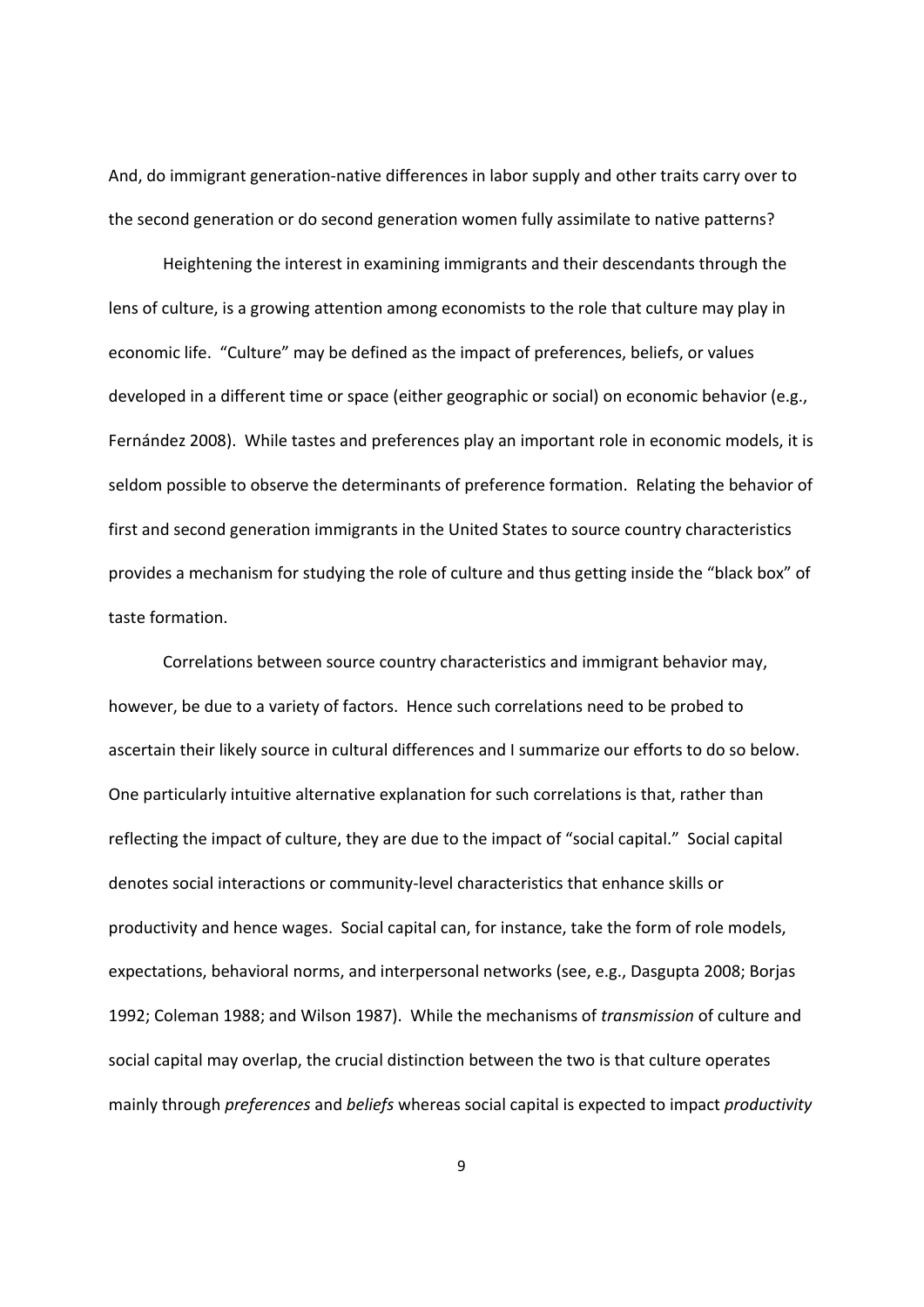and *wages*. As I describe in more detail below, this distinction forms the basis of Kahn and my effort to distinguish between the two empirically (Blau and Kahn forthcoming). In particular, following Fernández and Fogli (2009), we assume that social capital is correlated with an impact on wages but culture is not. In our context, this means that we test the role of culture vs. social capital by examining the extent to which the impact of source country female supply on immigrant women's US labor force participation is due to its effect on wages (i.e., a movement along the supply curve) and the extent to which it cannot be accounted for by wages (i.e., is due to a shift in the supply curve). We acknowledge this distinction between culture and social capital is not watertight. For example, a preference for market work could also have the consequence of increasing productivity through its effect on increasing the amount of work experience accumulated. And, conversely, higher wages may induce greater work experience, which might itself affect one's attitudes toward and preferences for market work. Nonetheless, examining the role of wages in explaining the source country labor supply effect is likely to be instructive.

#### 2 The immigrant generation

In this section, I draw on Blau, Kahn, and Papps (2011) and Blau and Kahn (forthcoming) to examine the relationship between source country female labor supply and immigrant women's labor supply behavior in the United States. We focus on adult immigrants since they are most likely to be affected by source country patterns and on married women for whom gender roles are expected to have a greater effect. (Our results were similar, however, when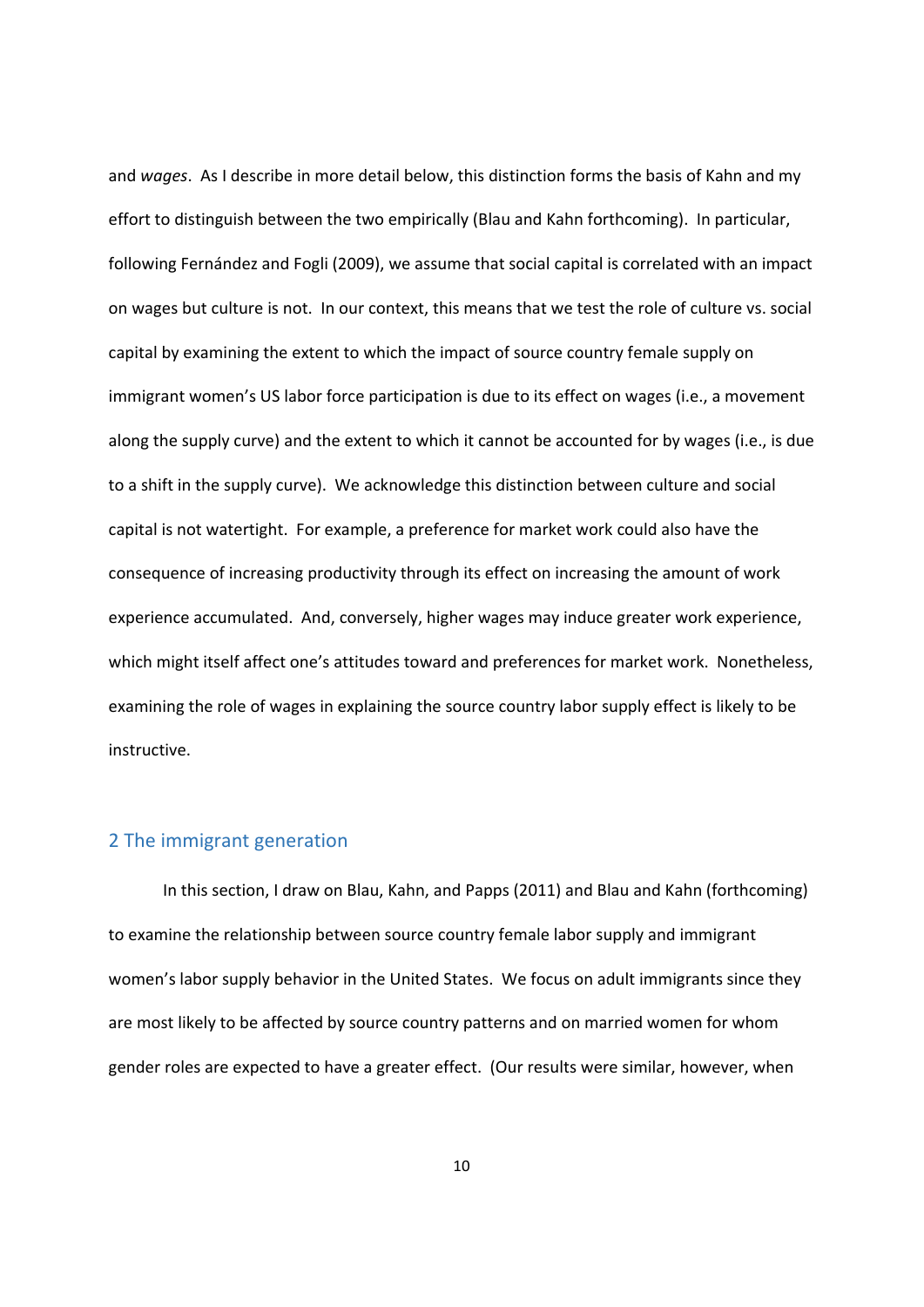we included all women.) Outcomes are conceptualized as reflecting the combined effect of the assimilation process and the persistent impact of source country culture.

Drawing on Blau, Kahn and Papps (2011), I first consider the relationship between the assimilation of immigrant women's labor supply and gender roles in the source country, using the 1980‐2000 US Censuses. The assimilation profiles that we estimate show the relationship between immigrant women's time in the United States or years since migration (YSM) and their labor supply behavior. The assimilation profile is of interest in that it sheds light on what happens to immigrant women's labor supply behavior as they are exposed to US labor market conditions and social norms. We find a strong and persistent effect of source country female relative labor supply on immigrant women's US labor supply behavior. I present a number of results from Blau, Kahn and Papps (2011) that suggest these findings do indeed reflect the impact of a community-level characteristic like culture. I provide further evidence of in support of this interpretation from Blau and Kahn (forthcoming), which uses data from the New Immigrant Survey (NIS) to more finely control for immigrant women's behavior prior to migrating, as well as to separately identify the effect of culture vs. social capital.

#### **2.1 A Role for culture? Source country female labor supply and immigrant assimilation**

A focus on assimilation of immigrant women's labor supply raises the question of the shape of labor supply profile with time in the United States and how (or if) it may differ between women from source countries with more and less traditional gender roles. The standard expectation might be that the assimilation profile would be upward sloping for both husbands and wives, where immigrants would start at a disadvantage relative to otherwise similar individuals due to the disruptions of immigration that could lead to difficulty in finding a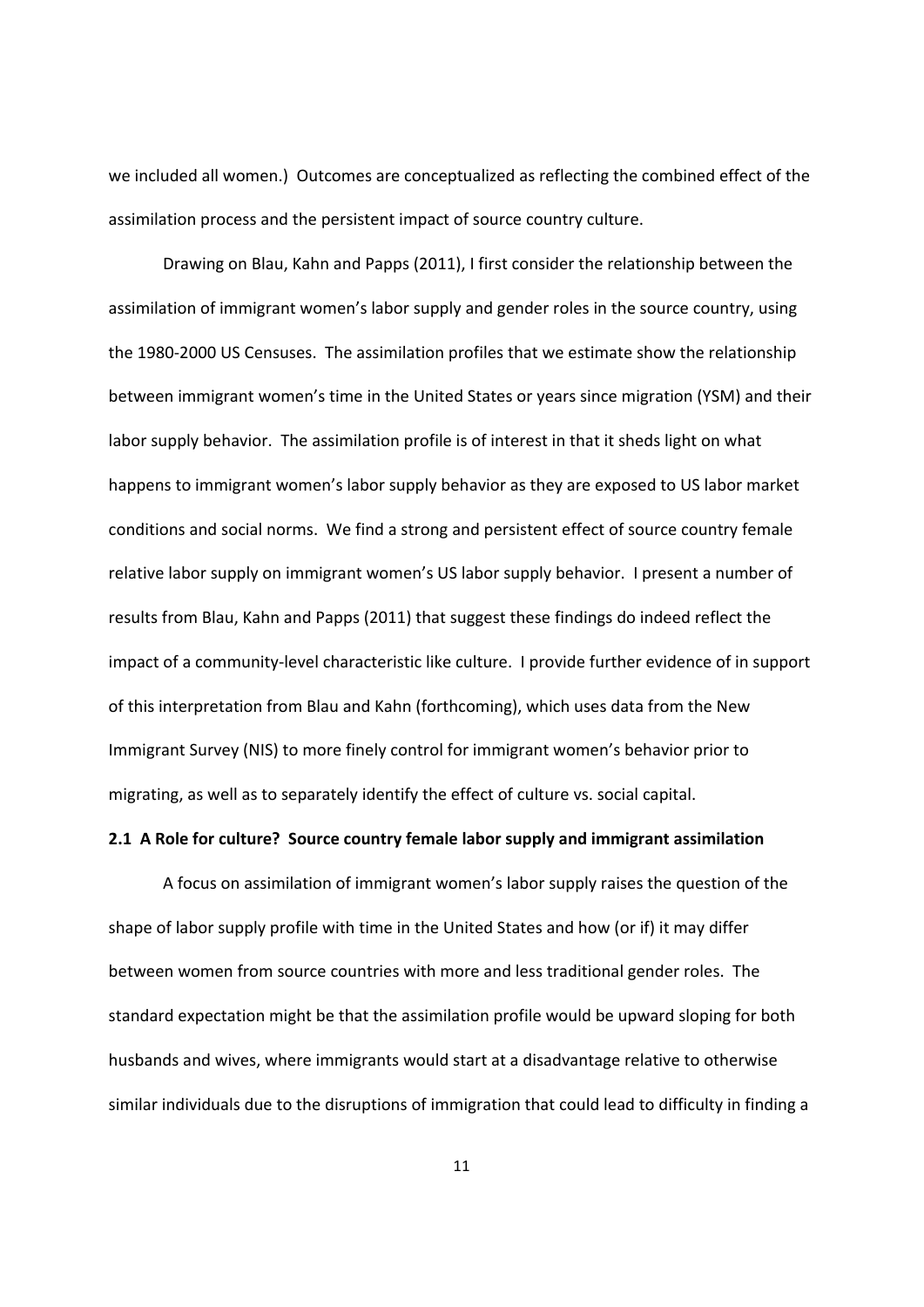job or to temporarily working positive, but less than desired, hours. The impact of such disruptions is expected to decrease over time and immigrant labor supply is expected to approach that of natives. A period of disruption may be even more likely for married women than married men to the extent women are "tied movers" (Mincer 1978)—i.e., if the move is determined primarily based on the husband's labor market prospects rather than the wife's. In addition, some types of visas obtained by husbands (generally the primary earner) may not permit their spouse to work.4

An intriguing alternative possibility is raised by the family migration model proposed by Baker and Benjamin (1997) that predicts immigrant women will initially take dead‐end jobs to finance their husbands' human capital investments and eventually drop out of the labor market or reduce their labor supply as their husbands' labor market outcomes improve. Rather than convergence toward native labor supply levels, this model predicts a negatively‐sloped labor supply profile for immigrant women relative to natives, a finding that has been observed for Canada (Baker and Benjamin 1997), but not for the United States (Blau, Kahn, Moriarty and Souza 2003). The logic of the family migration model suggests that source country gender roles within the family might be a factor in influencing the shape of women's assimilation profiles, with the family migration model perhaps holding for families coming from countries with a more traditional division of labor by gender. Our empirical specification, described below,

<sup>4</sup> We do not have data on visa type in Blau, Kahn, and Papps (2011) where we focus on assimilation. However visa type may be correlated with country of origin characteristics and, in one of our specifications in Blau, Kahn, and Papps (2011), we control for source country fixed effects, which may absorb some of the effect of visa requirements. Results are similar in this specification. Moreover, we are able to control for visa type in our further probing of the impact of source country characteristics in Blau and Kahn (forthcoming) described below. The estimated effect of source country characteristics on immigrant women's labor supply behavior are robust to the inclusion of controls for visa type.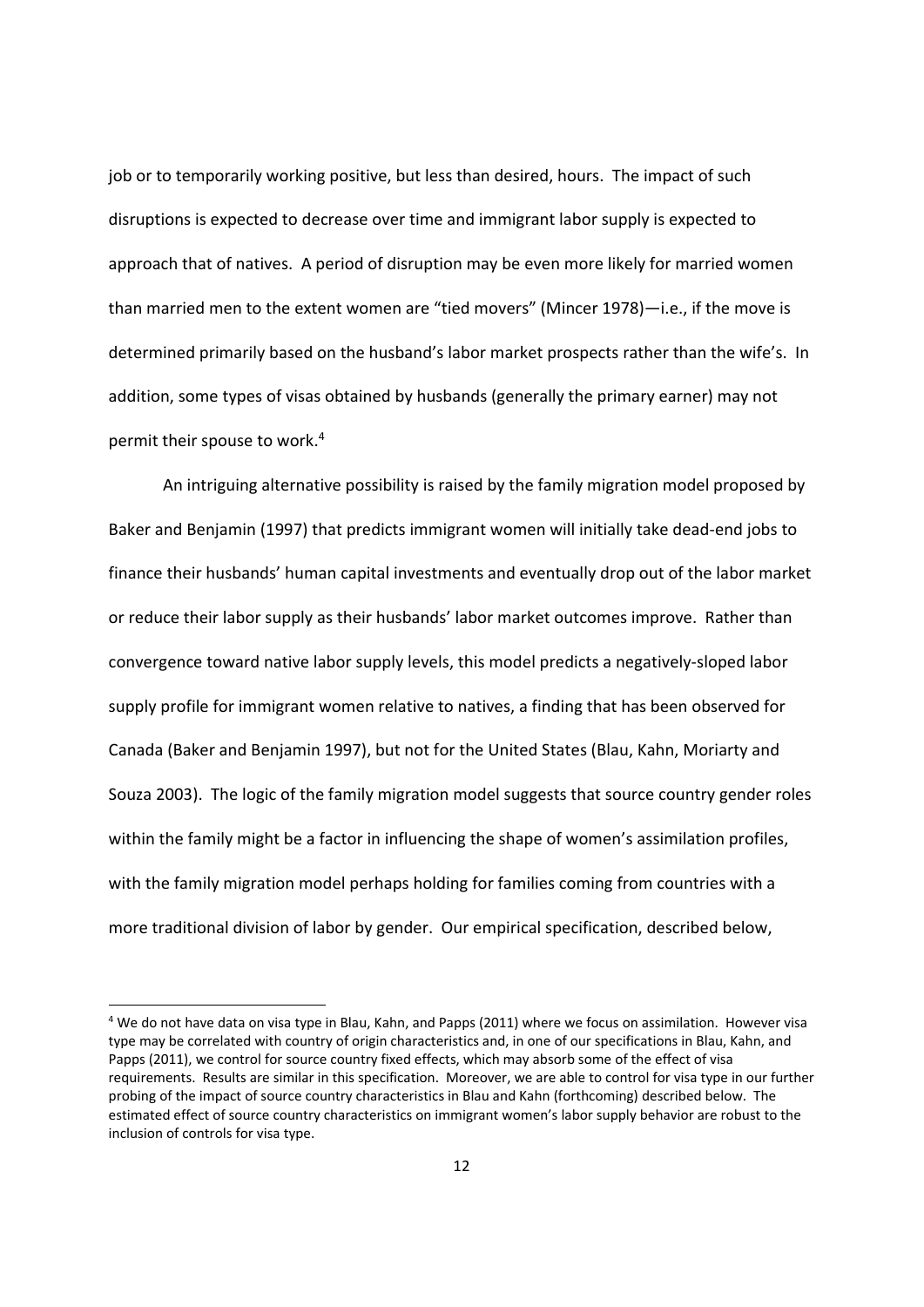permits us to investigate the possibility. However, in fact, we find upward sloping profiles for all groups.

Before turning to more detailed estimates, I first consider whether simple tabulations suggest a relationship between gender roles in immigrant source countries and immigrant women's labor supply behavior in the United States. Figure 1 shows the average labor supply behavior of (adult) immigrant women and their native counterparts in 1980 and 2000; Figure 2 present similar information for men. Recall that, over this time, there has been a shift in immigrant source countries potentially affecting the mix of gender roles in the countries of origin and the labor supply behavior of immigrant women in the United States.

Figure 1 indicates that, in both years, immigrant women have lower labor supply (measured by average annual work hours, including those with zero hours) and, moreover, that the immigrant‐native labor supply gap increased considerably between 1980 and 2000: in 1980, natives worked 66 hours (8%) more than immigrants; by 2000, the gap was 319 hours (32%).<sup>5</sup> This reflects increasing labor supply for both groups of women, but a sharper increase for native women. Figure 2 shows that immigrant men also worked fewer hours than their native counterparts on average, but in this case the immigrant‐native gap increased only slightly, from immigrants working 8% fewer hours than native men in 1980 to working 11% less by 2000. Thus the immigrant‐native gap in labor supply increased much more for women than for men. This suggests a gender role dimension to the trend and that impression is reinforced by the results in Figure 3.

<sup>5</sup> Results are similar for participation probabilities.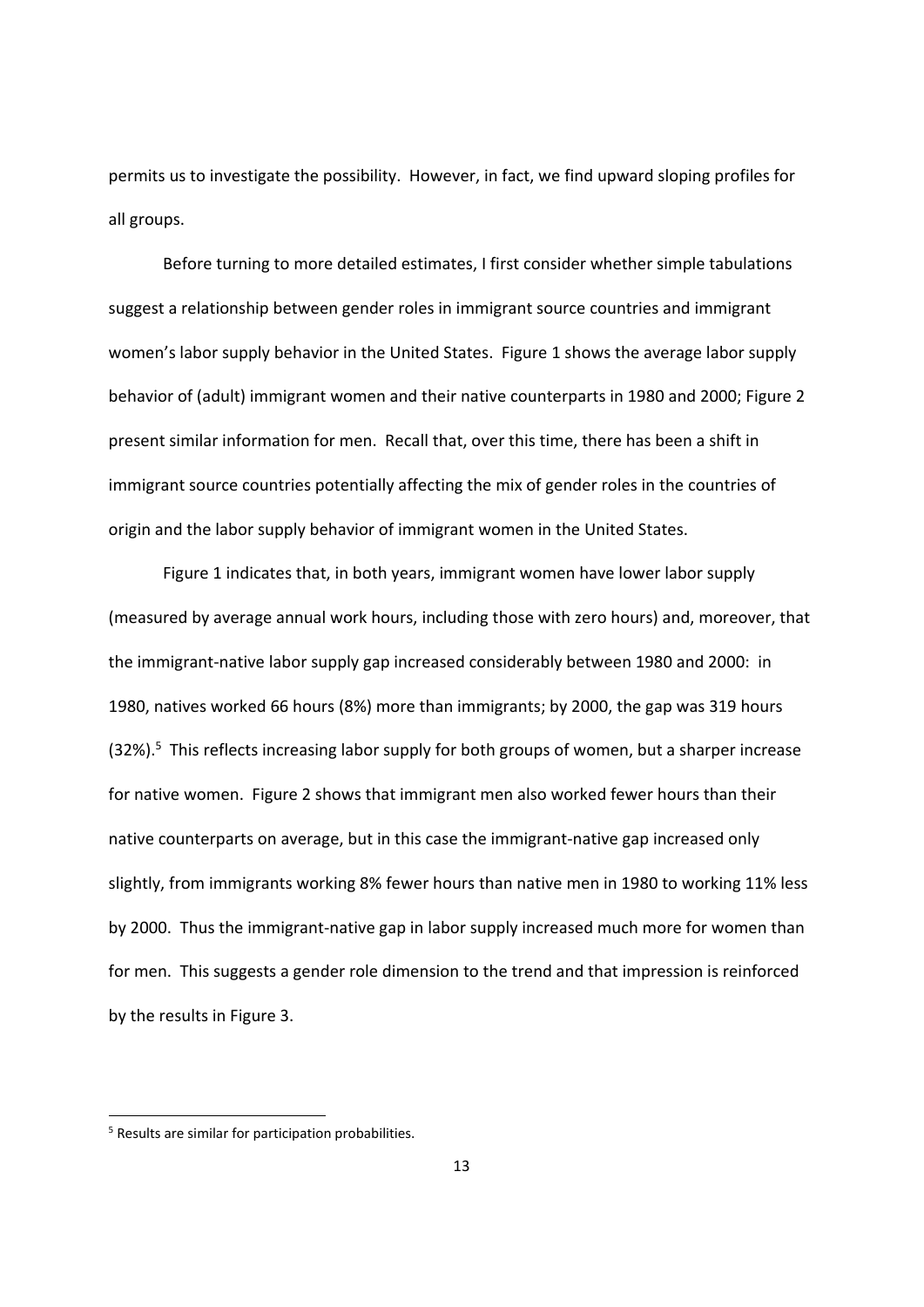Figure 3 shows, for 1980 and 2000, the average across immigrant women of the female activity rate ratio (F/M) in their source country (measured at the time of immigrant arrival to the United States) and the corresponding means for the United States, similarly weighted by the number of immigrants in each arrival period cell. Activity rates are obtained from United Nations data and the sample includes 106 source countries. The activity rate is analogous to the labor force participation rate including both the employed and the unemployed. We focus on the male‐female ratio because we are interested in the gender division of labor and also because expressing the participation rate as a gender ratio implicitly adjusts for issues in measuring participation in the source country, at least to the extent that they affect men and women similarly. (I do not show a corresponding figure for men because the source countries of immigrant men and women tend to be quite similar and hence the male figure would be virtually identical.)

Figure 3 indicates that, in both 1980 and 2000, the average immigrant woman came from a country which, at the time of her arrival in the United States, had lower relative female labor force participation than the United States had at the same time. And, although average home country relative female labor supply at the time of arrival increased between 1980 and 2000, the corresponding US value increased by considerably more. This resulted in a growing gap between US and source country relative female labor force participation—mirroring what we found for immigrant‐native differences in labor supply in the United States.

In Blau, Kahn, and Papps (2011), we probe the relationship between female relative labor supply in immigrant source countries and the labor supply behavior of immigrant women in the United States in greater detail based on a pooled sample of three US Census years (1980,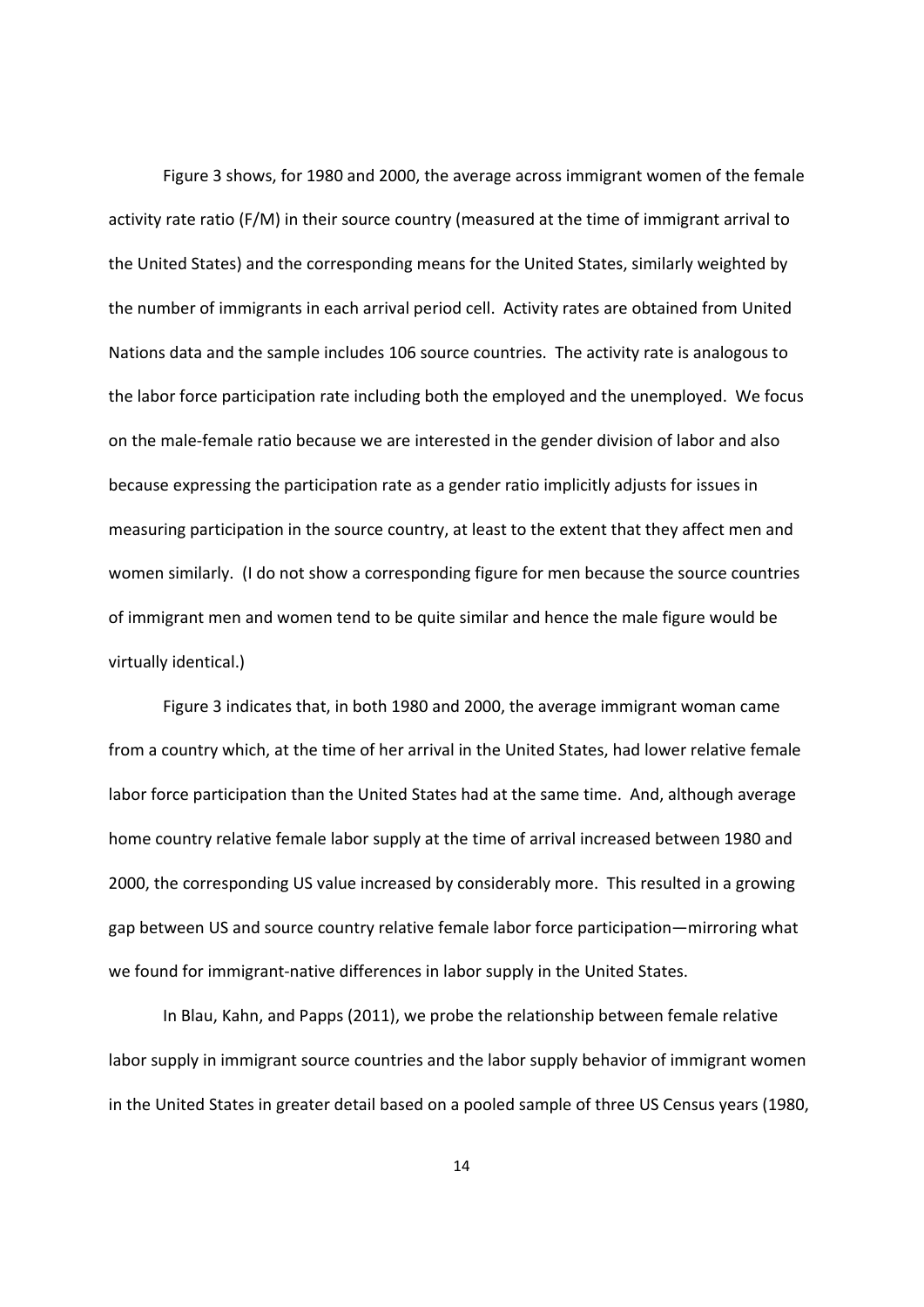1990, and 2000). This enables us to follow immigrant cohorts over time and estimate assimilation effects as in Borjas (1985). We also merge in a cross-country, time series data set of source country characteristic, which we assembled. We control for individual and source country characteristics that might influence labor supply behavior, apart from source country female labor supply. As noted earlier, we focus on adult immigrants and married women. Our source country variables (measured at time of immigrant arrival) include: relative female labor activity rate, completed fertility, GDP per capita, refugee percentage, whether it is an English‐ speaking or English-official country, gender-specific primary and secondary school enrollment rates, and distance to the United States. Individual controls include (for women and their spouses): age, age squared, dummies for education and race/Hispanic origin, and interactions of the education dummies and the individual's years since migration. We also control for census region dummies and state dummies for the largest immigrant receiving states (California, New York, Florida, Illinois, New Jersey, and Texas). Source country effects are estimated by interactions between years since migration dummies and source country characteristics, including relative female participation.

We find that the source country relative activity rate has a positive, significant effect on the annual hours of immigrant women in each YSM category. Thus, source country female labor supply is strongly positively associated with immigrant women's labor supply behavior in the United States. Moreover, the effect is roughly stable across YSM categories, suggesting a *persistent* effect of source country culture on US labor supply behavior that neither erodes or increases with time in the United States.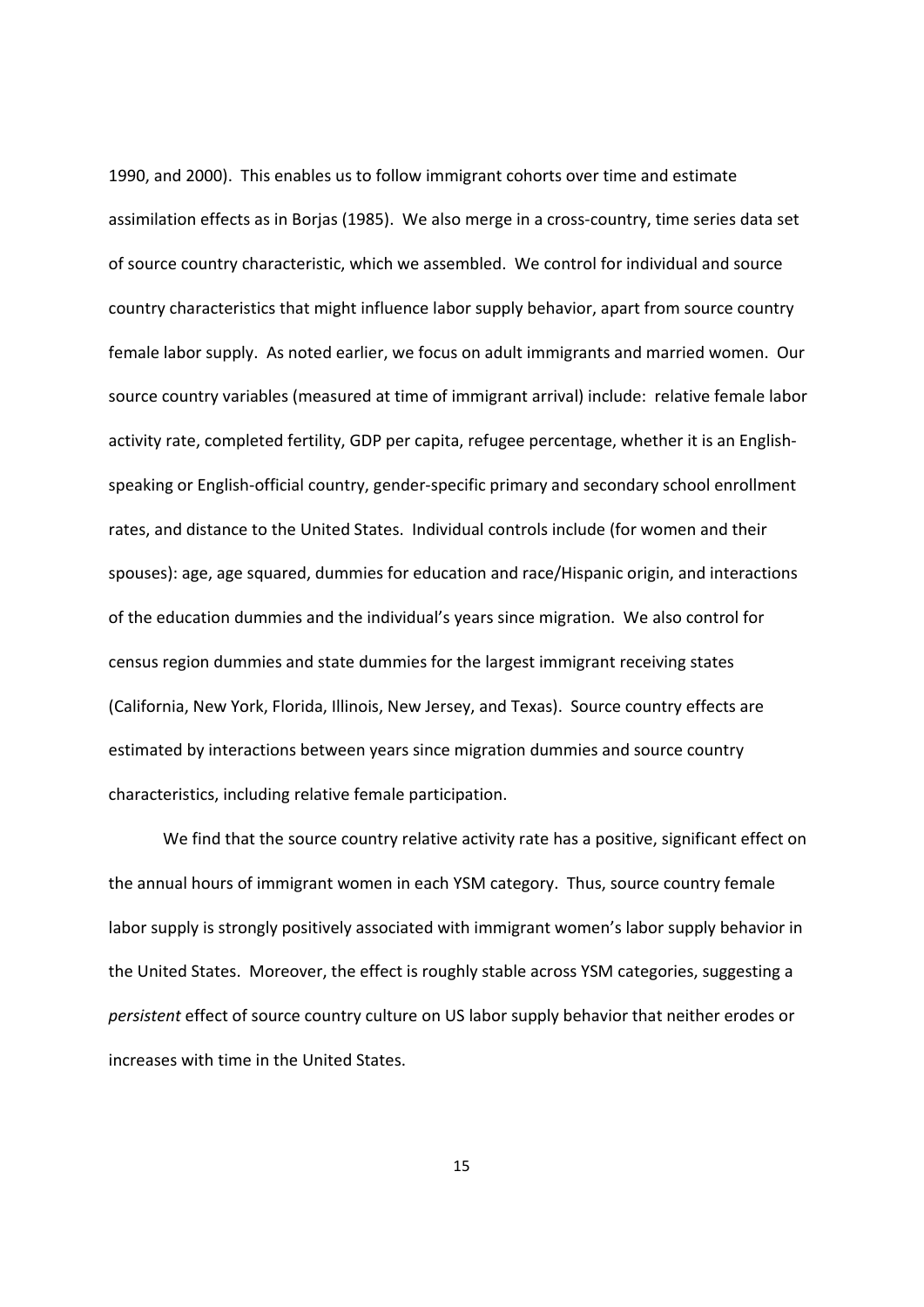Our basic findings are summarized in Figure 4, which shows simulated assimilation profiles for adult immigrant women relative to natives, controlling for individual characteristics. Specifically we simulate the profile for adult immigrant women married to adult immigrant men who came to the United States from the same country (or a country with the same relative female activity rate) and at the same time. This is a reasonable way to summarize the findings in that, pooling all Census years, 90.3% of immigrant women married to immigrant men came from the same source country as their husband.<sup>6</sup> The figure assumes the couple migrates from a country with (i) a high female relative activity rate, at the 75<sup>th</sup> percentile of our sample, or (ii) a low female activity rate, at the 25<sup>th</sup> percentile. This calculation uses individual immigrants, not individual source countries, as the unit of analysis, thereby giving countries sending larger numbers of immigrants more weight in computing the percentiles. The 75<sup>th</sup> percentile figure is 0.636 and roughly corresponds to the Austrian value for the relative female activity rate for 1996, while the 25th percentile is 0.368 and roughly equals the level for Pakistan in 1994. We assume the sample averages for the cohort arrival dummies and the source country characteristics apart from the female relative activity rate.

As may be seen in the figure, there is a substantial and persistent gap between the annual hours of women from high and low activity rate countries: an unweighted average of 136 hours across YSM categories. This corresponds to 14% of immigrant women's mean hours of 939. Both groups of women work less than comparable natives upon arrival: 279 hours less

<sup>&</sup>lt;sup>6</sup> In 1980 (but not 1990 or 2000) we have information on individuals' age at first marriage and the number of times they have been married. We find that, among immigrant women who were married to immigrant men and were in their first marriage, between 62.9 and 78.4% were married before arriving in the United States to a spouse who arrived at the same time. (This range occurs because the arrival year is coded in intervals.) For both estimates, 89% of the women identified as married at arrival were from the same source country as their husband.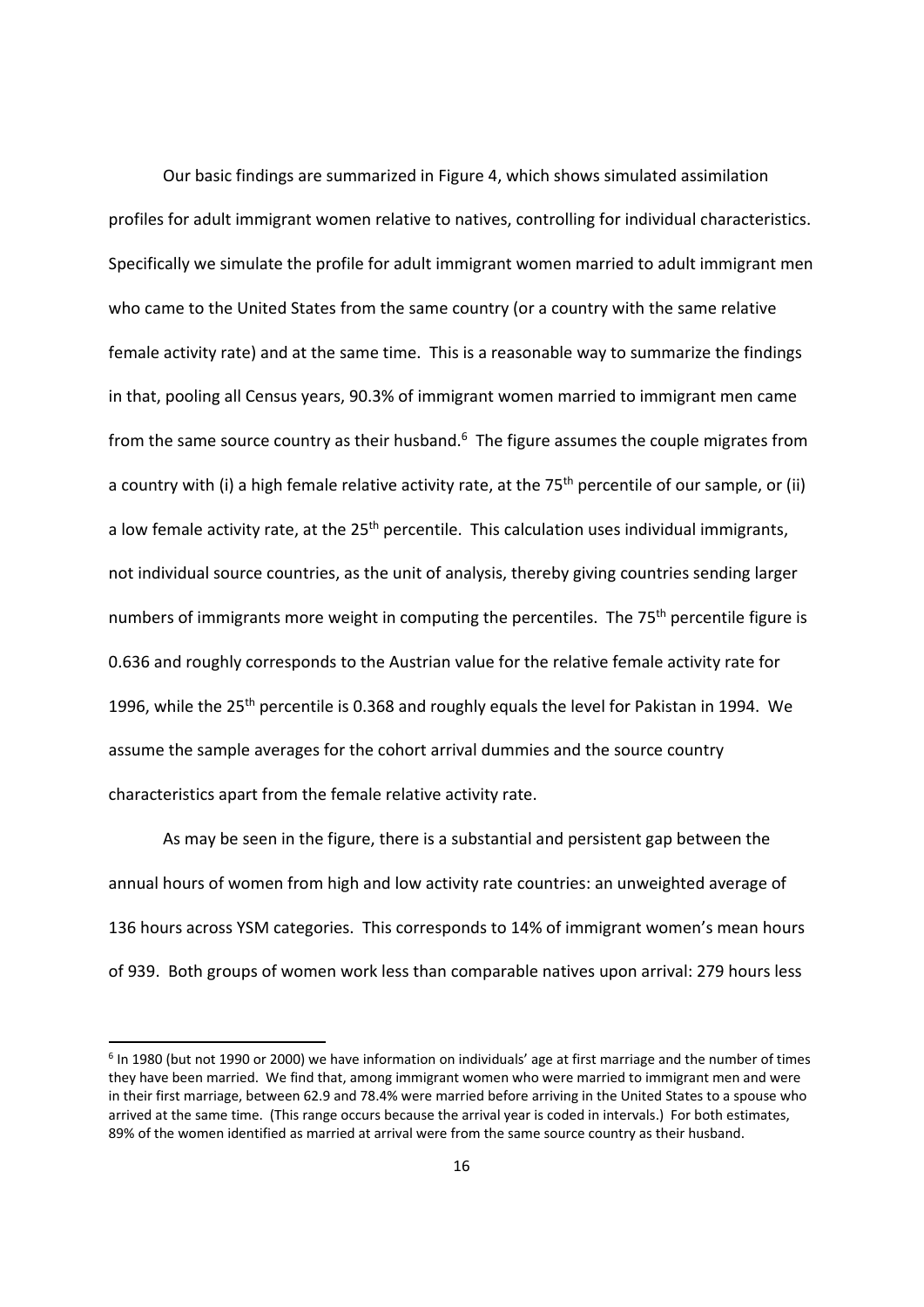for women coming from a high female activity rate country and 403 hours less for those migrating from a low female activity rate country. These are sizable deficits of 26% and 37% relative to the sample average work hours (including natives) of 1093. Work hours for women from both types of countries assimilate dramatically over time relative to comparable natives. Women from high female labor supply countries work roughly the same number of hours as natives after 6‐10 years and work at or above the native levels thereafter. Women from low female labor supply countries continue to work less than natives throughout their time in the United States, but after 6‐10 years their deficit is only 11‐12%. These upward sloping assimilation profiles for women from both high and low female labor supply source countries are not consistent with the family migration model.

The strong and persistent effect of relative female labor supply in immigrant women's source countries on their labor supply behavior in the United States strongly suggests a role of culture in determining immigrant women's US labor supply behavior, although, as we have just seen, assimilation is also important. In the following section we push harder on these results to provide stronger evidence that they do indeed reflect the role of culture.

#### **2.2 Additional evidence on culture using Census data**

It is possible that the findings reported above could reflect the impact of unmeasured source country factors associated with labor supply, rather than culture or some communitylevel variable associated with gender roles. To rule out this possibility, in Blau, Kahn, and Papps (2011), we pursued a number of additional analyses designed to further examine the consistency of our findings with a role for culture.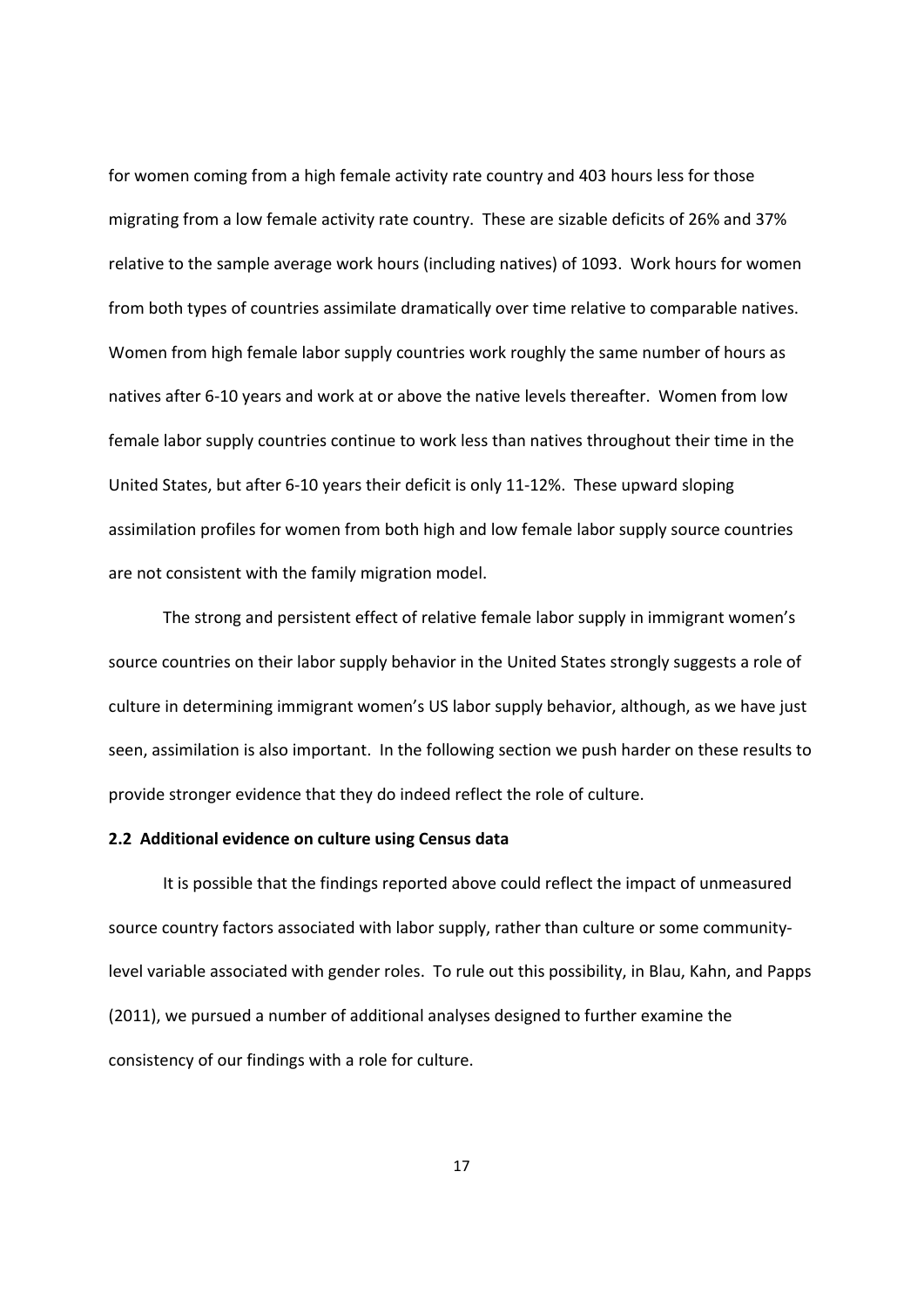First, we replicated our analysis for married immigrant women on married men. If indeed our findings for women merely reflected unmeasured source country factors affecting men and women equally, we would expect the results for men to be similar to those for women. Thus, the male analysis might be considered as a falsification test. We found that, in contrast to our findings for women, the activity rate ratio interactions were not significant in the regressions for men. As may be seen in Figure 5, the profiles for men born in high and low female labor supply countries are virtually identical. This strongly suggests that the impact of source country female relative labor supply is indeed capturing an impact of a community-level characteristic in the source country that specifically affects women.

Second, we investigated the impact of source country female participation of immigrant men on the labor supply behavior of their native-born wives. A positive correlation between immigrant husband's source country female participation and the labor supply of native-born wives may be due to immigrant men selecting marital partners with similar preferences to theirs or to a direct impact of the husbands on the labor supply behavior of their wives, e.g., by husbands being more or less helpful with family chores or supporting or opposing their labor force entry or career commitment. In either case, an effect of husbands' source characteristics on these wives is suggestive of an effect of source country culture on US behavior.7

Finally, we distinguished between the effects of a woman's *own* source country female labor supply from that of her husband's source country female labor supply in the cases where the couple migrated from different source countries. This sheds light on the *relative*

 $^7$  This is similar to Fernández, Fogli, and Olivetti's (2004) finding of a positive effect on wife's labor supply of a husband coming from a family in which his mother worked, a result which they interpret as evidence of an impact of culture.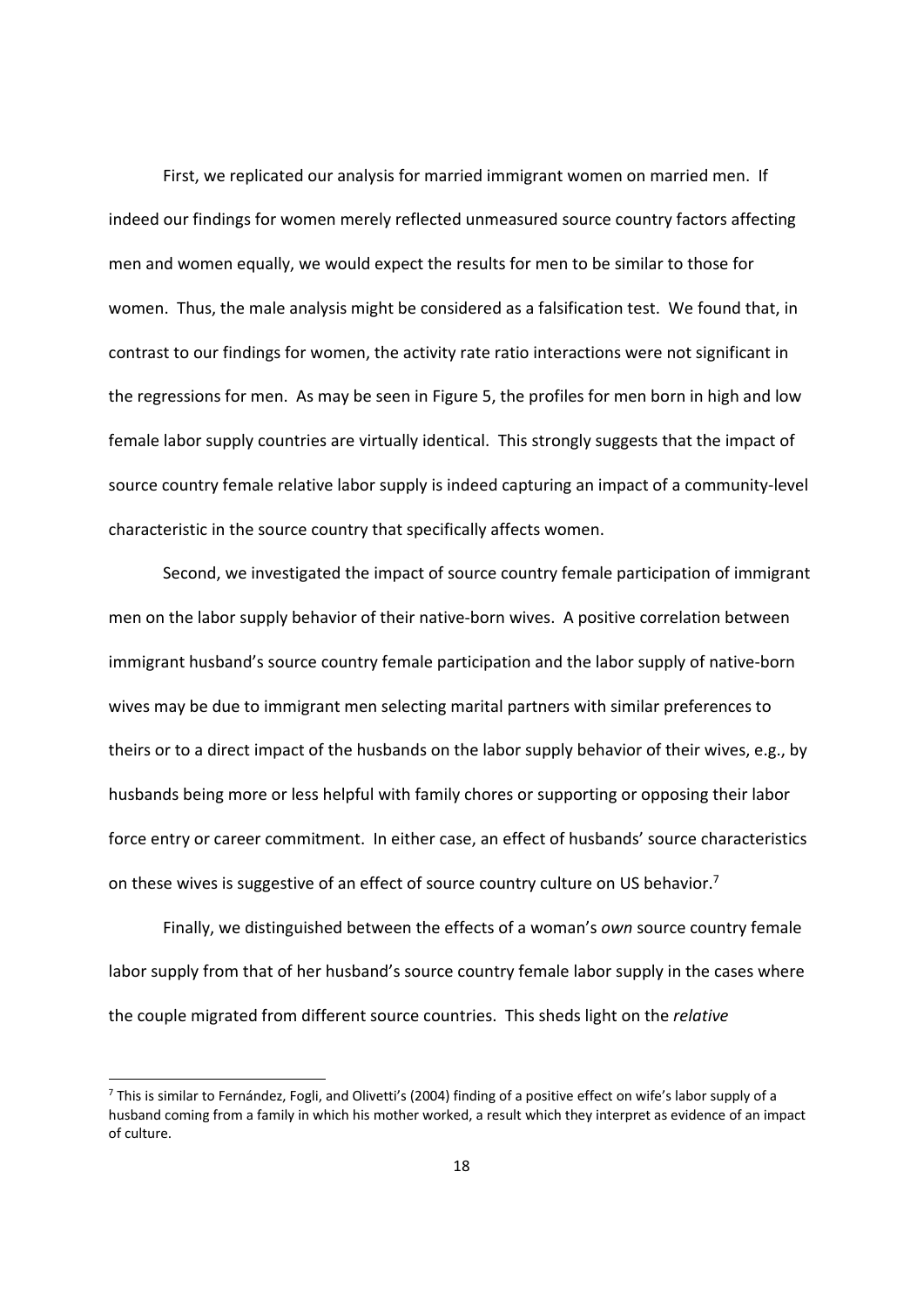importance of wives' versus husbands' source country characteristics in influencing wives' labor supply, when both spouses are foreign born. Our results suggest that women are more sensitive (responsive) to the own source country characteristics than to that of their husband. Specifically, when we looked *within* couples where both spouses were immigrants, but in which he members of the couple migrated from *different* countries, we found that women tended to be more responsive to their *own* source country's culture (as indexed by source country characteristics), but also that their husbands' source country also generally affected the women's labor supply in the expected direction. We view this as consistent with the culture interpretation in that own exposure could be viewed as representing a more intense "treatment" than living with a spouse from a particular cultural background. Similarly, we found that the impact of a wife's own source country female supply on the labor supply of an immigrant woman married to a native men was larger than the impact of a husband's source country female supply on the labor supply of a native woman married to an immigrant man. This again suggests that a women's own exposure has a greater effect on her than her husband's cultural background.

#### **2.3 Additional evidence on culture from the NIS: individual vs. community‐level characteristics and culture vs. social capital**

In Blau and Kahn (forthcoming) we use a rich new data set, the New Immigrant Survey (NIS), to explore two further issues raised in interpreting findings like those discussed above as indicating a role of culture. The first issue is a relatively straightforward one: if a women comes from a high female participation country, it is likely that she has more prior work experience (in the source country) than a women from a low female participation country. It is also true that women with prior work experience abroad (regardless of the overall female participation rate)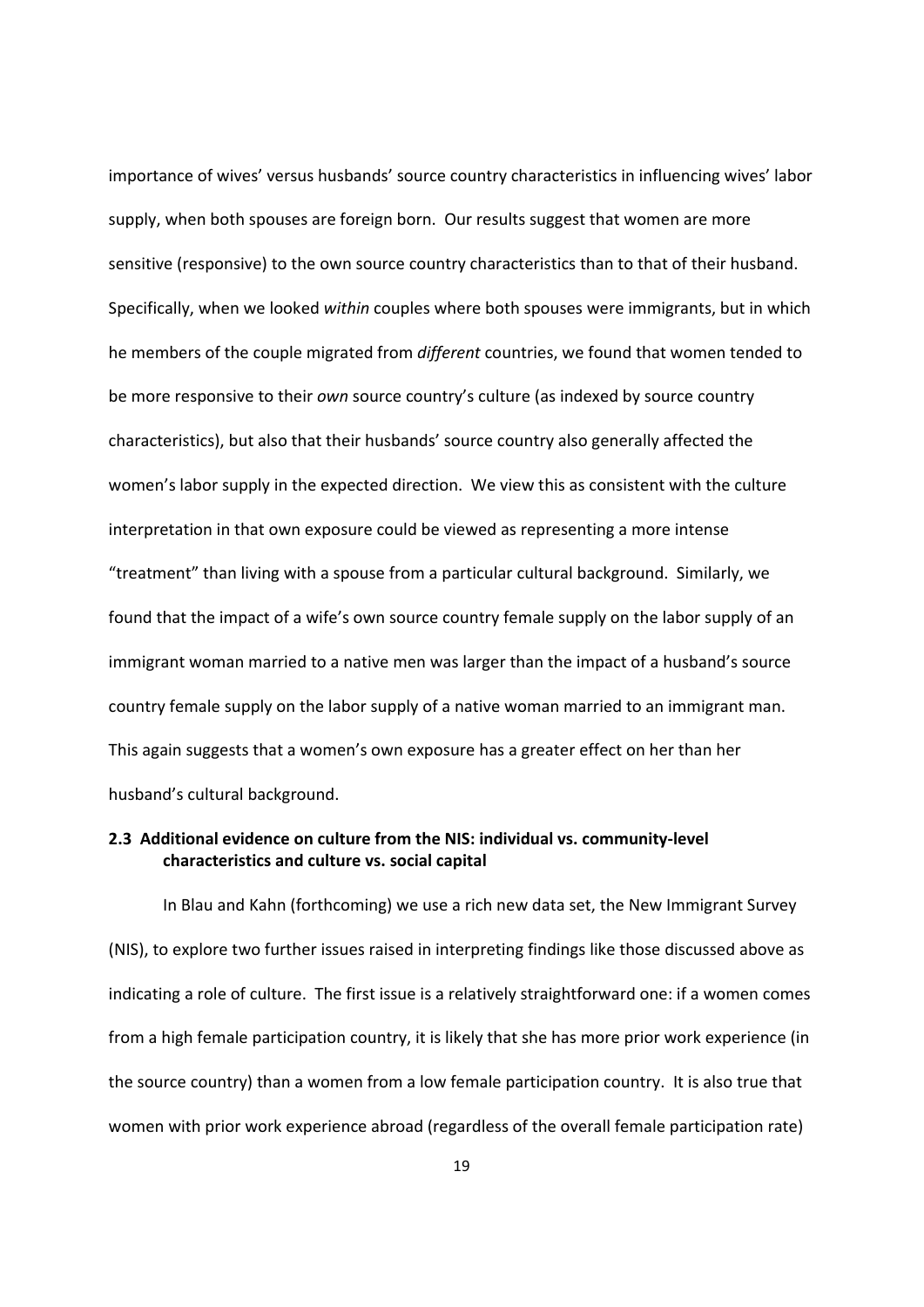are more likely to also work in the United States. Thus, results like those detailed above could merely reflect the impact of the individual's *own* prior experience, rather than the impact of a community‐level characteristic, like culture. The NIS is relatively unique in providing information on pre-migration work experience, permitting us to address this question. Second, as I discussed at the outset, even if one is fairly confident that a community-level characteristic is involved it is still not clear that it represents that effect of culture, rather than social capital. By examining the effect of source country female labor supply on US immigrant women's labor supply and wages, we are able to address this question.

The NIS, is a nationally‐representative survey of adult immigrants who received admission to permanent legal residence in the United States in 2003 (Jasso, Massey, Rosenzweig and Smith forthcoming); respondents were interviewed during 2003 or 2004. While some had just arrived in the United States, others were already here, either under temporary visas or illegally. Thus, the NIS is not representative of all immigrants, but it does represent a random sample of those obtaining permanent legal status in a given year.<sup>8</sup>

In examining the role of pre‐migration work experience vs. source country overall female participation, we employ a research design that is conceptually similar to Fernández and Fogli (2006) to examine the impact of culture on the fertility of US‐born women from different (self‐reported) ethnic backgrounds. Using General Social Survey data from 1977‐1987, they control for both the fertility of the respondent's own parents (i.e., her number of siblings) and

<sup>&</sup>lt;sup>8</sup> In Blau and Kahn (forthcoming), we compare the NIS data to samples of recent immigrants from the Census and the American Community Survey (ACS); the Census and ACS samples are more representative of recent immigrants (including both permanent and temporary, as well as both legal and unauthorized, immigrants). While there are some differences, importantly, the gender gaps in work behavior and wages are very similar in the NIS compared to the Census and ACS.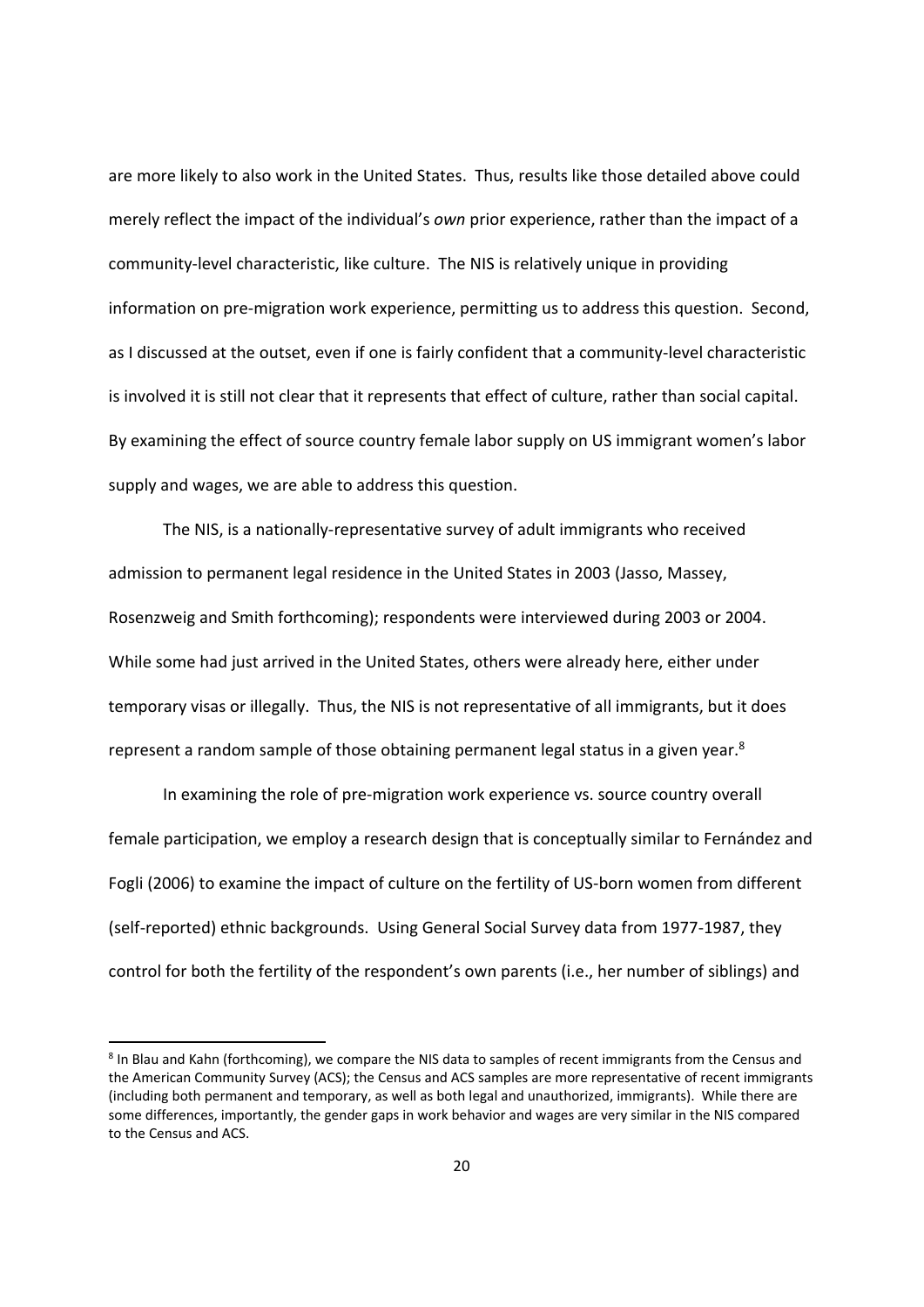the 1950 fertility rate in her country of ancestry. They find that both variables positively affected current fertility and, since the impact of the source country fertility level was still positive, even controlling for the number of siblings, the authors conclude that the results indicate an impact of culture beyond the behavior of one's own family.

In our case, we find that, as expected, a woman's pre‐migration work experience strongly positively affects labor supply in the United States. We also find that, as in previous work by ourselves and others, women who migrate from countries with relatively high levels of female labor supply work more in the United States. Importantly, most of this effect remains when we further control for each woman's own work experience prior to migrating. This may be viewed as consistent with an important role of culture or at least of some community‐level characteristic in influencing the relationship between source country female labor force participation and immigrant women's labor supply behavior in the United States.

Also of considerable interest, we find a significantly negative interaction between pre‐ migration labor supply and source country female labor supply. This means that the impact of source country female labor supply is much stronger for those who did not themselves work before migrating than among those with work experience in their source country, while the impact of pre-migration work experience is larger for those from source countries with low female labor supply than for those from high female labor supply countries. We obtain broadly similar effects analyzing the determinants of hourly earnings among the employed in the United States, although the effects are not always significant. This negative interaction suggests that culture and social capital can substitute for individual job-related experience and human capital in affecting preparedness for work and work orientation in the United States.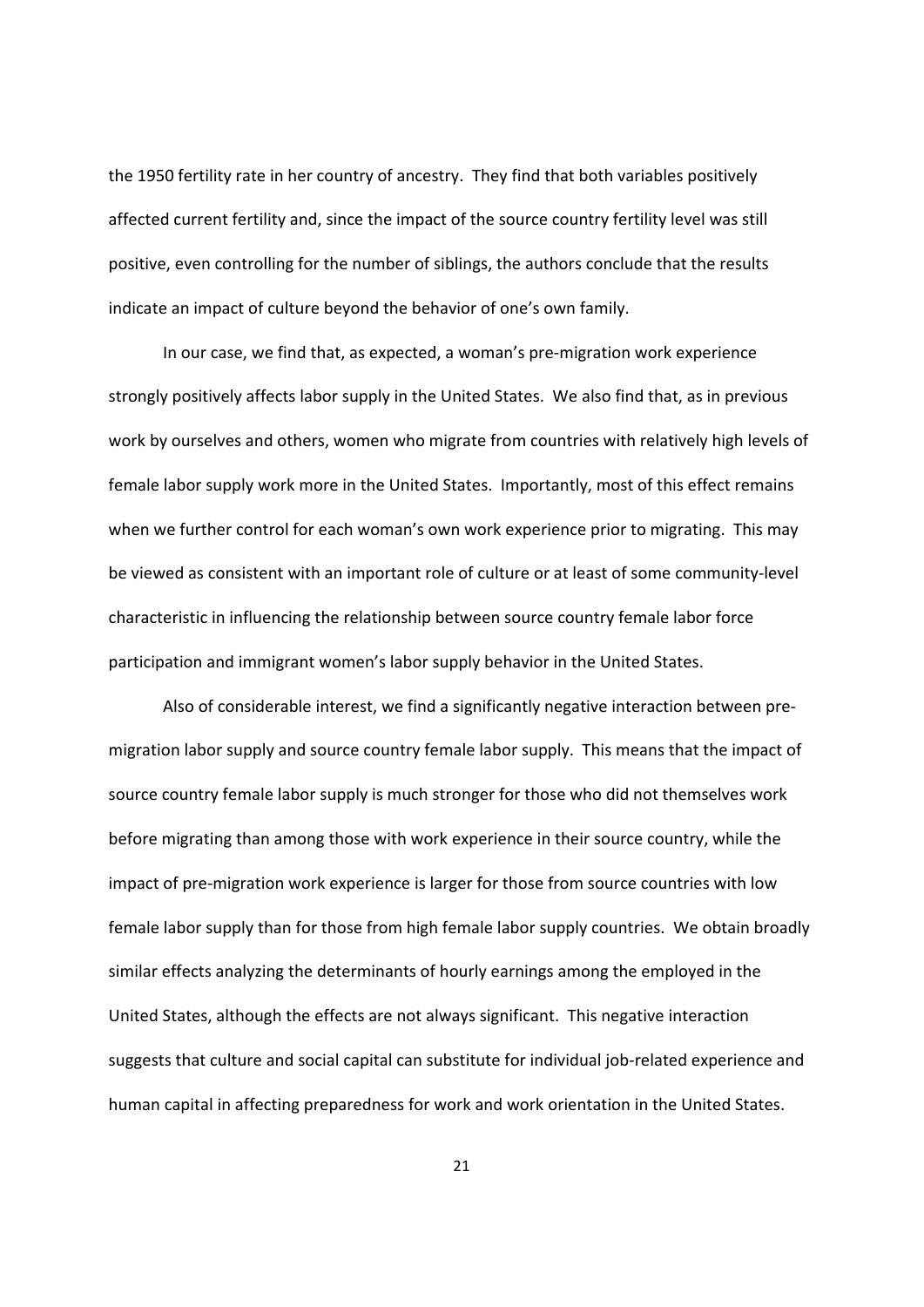While these findings are consistent with a role of source country environment, they could plausibly result either from the effect of culture or social capital. To distinguish between the two, we turn to the distinction discussed earlier that culture represents an impact of source country environment on beliefs or preferences and social capital represents an impact on productivity or wages. To the extent that source country female participation affects immigrant women's productivity and wages due to the effect of social capital, it will affect their U.S. labor supply through movements along a given supply curve. To the extent that source country female participation affects immigrant women's preferences and beliefs due to the effect of culture, it will shift their labor supply function to the right. Based on our estimates, we show that, given plausible values of labor supply elasticities, most (86‐95%) of the effect of source country female labor supply on US labor supply operates through a shift in the labor supply function (the rest is due to wages). This suggest that culture rather than social capital is the primary factor accounting for the source country effect.

#### **2.4 The possible role of selective migration**

Immigrants represent a group of individuals who have made the decision to relocate to the United States from their country of origin. This raises the possibility that the set of findings reported in this subsection could be due to a pattern of selection of immigration, rather than the impact of culture or social capital. We believe this is doubtful for a number of reasons. In both Blau, Kahn, and Papps (2011) and Blau and Kahn (forthcoming) we examine the behavior of married women separately, either as a main or a supplementary specification and obtain similar results as for the full sample of women. Married women are more likely than single women to be "tied movers," and, to the extent that is true, selection would be less of an issue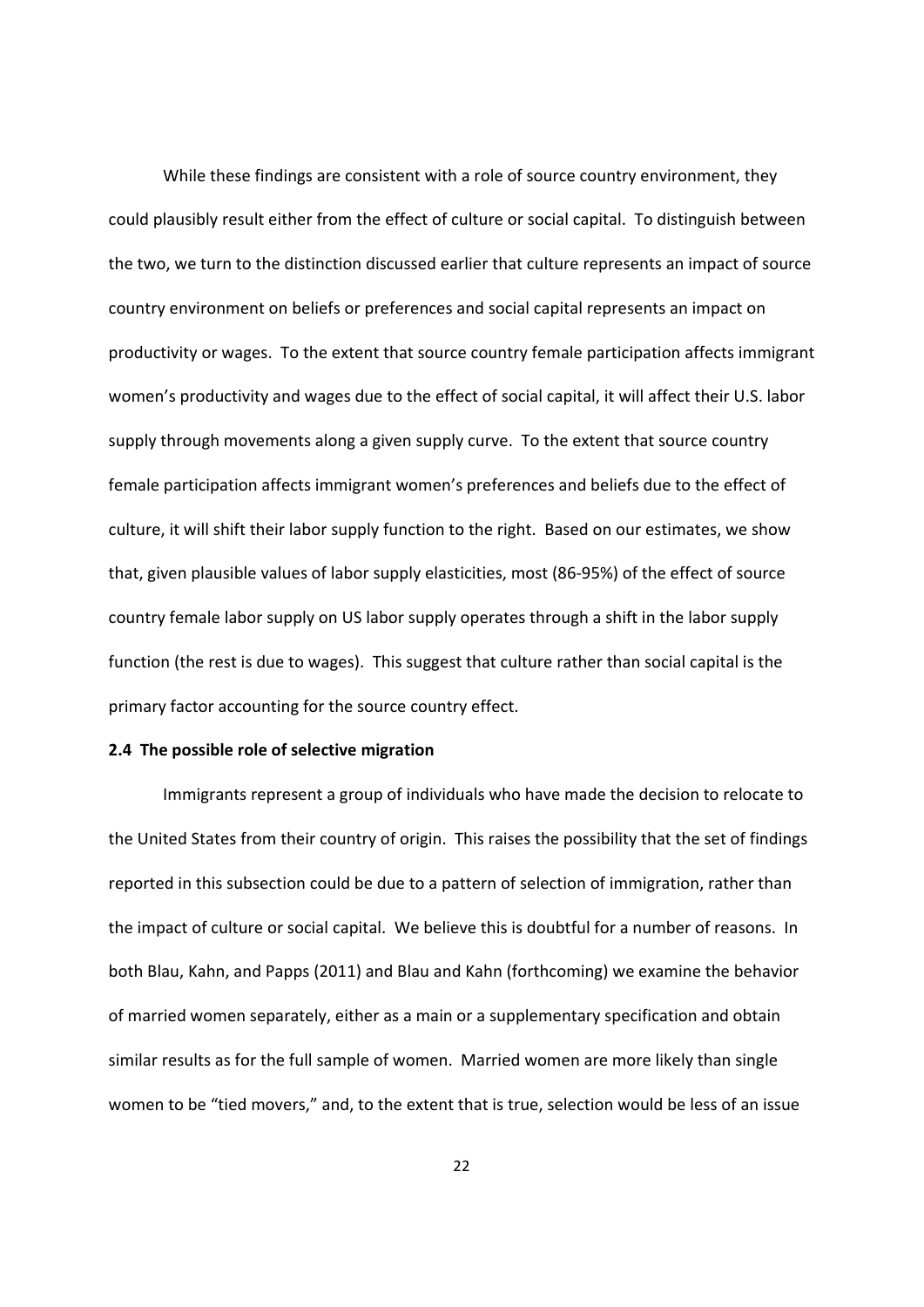for them than otherwise (i.e., their husbands would have made the immigration decision). Second, the models in both papers control for distance from the United States, which as Chiswick's (1978) analysis suggests, may be a proxy for the relative labor market return for immigrants that is not captured by other variables in the model. Third, results in both papers are similar when we control for the source country's average emigration rate from the United States, thus implicitly addressing the issue of selective return migration.

Finally, it is very unlikely that selection could account for the *pattern* of results in Blau and Kahn (forthcoming), specifically the negative interaction between pre‐migration work experience and source country female labor supply. First, consider the implication of the negative interaction effect that high source country female labor supply has a smaller effect on US labor supply and wages for women who worked prior to migration than for women who did not work before migrating. This result could be due to selection if women workers from low female labor supply countries are positively selected relative to women workers from high female labor supply countries. Such a possibility is consistent with results from previous studies showing a positive cross-country relationship between the gender pay gap and female labor force participation rates (Blau and Kahn 2003 and Olivetti and Petrongolo 2008), although, as Blau and Kahn (2003) argue, this finding could also be due to high female labor supply lowering women's relative wages through simple supply effects, as long as men and women are imperfect substitutes in production. Nonetheless, if the selection argument is valid, then it may be that the women from traditional (i.e., low female labor supply) source countries who had previous work experience are an especially positively selected group.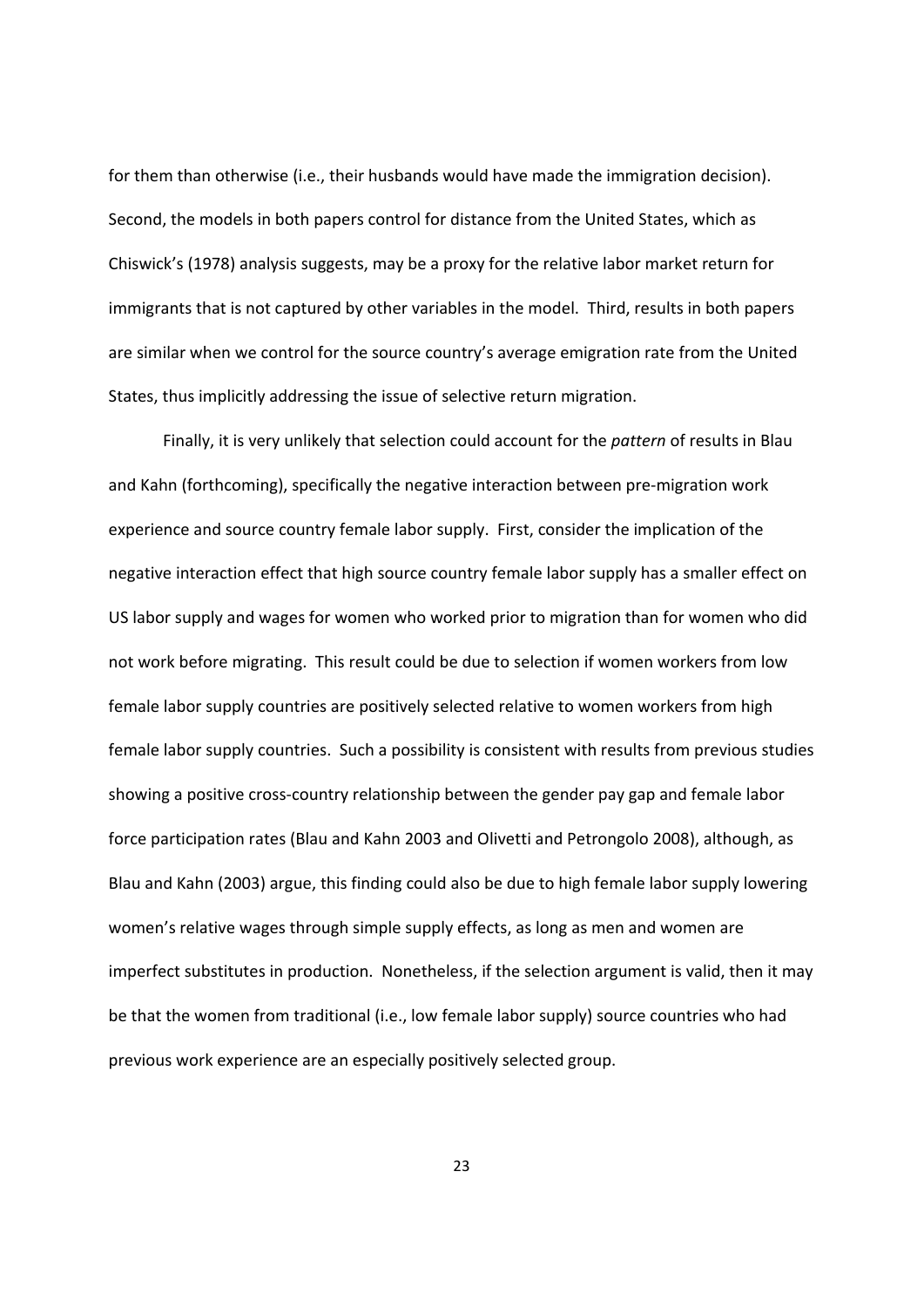However, now consider those women who did *not* work before migrating. The selection argument outlined above implies that nonparticipants from a high female labor supply country would be *more negatively* selected than nonparticipants from a low female labor supply country. So selection could not explain why we find an especially *large positive* effect of source country female labor supply for those who did not work prior to migrating. Thus, while selection could help to explain the negative interaction effect by lowering the source country female labor supply effect for those who worked before migrating, it cannot explain the very large source country female participation effect we obtain for those who did not work prior to migrating. This makes it very unlikely that a reasonable selection story can account for these findings.

In the next section, we consider our evidence on possible cultural impacts on the second generation. This provides additional interesting evidence on the relative role of assimilation versus culture across immigrant generations. However, in considering the selection issue some additional comments are in order. It has sometimes been claimed that the second generation is a more appropriate group in which to study these types of relationships because they are not selected. That is, they represent a group of individuals in the host country who have a similar environment to natives but have been impacted by source country culture. However, second generation outcomes are also impacted by selection, since the second generation consists of children of the possibly self‐selected immigrants. That is, their family environments differ from second-generation natives not only due to the impact of immigrant culture but also due to any unmeasured self‐selection of their immigrant parents. As we see below, in Blau, Kahn, Liu and Papps (2013), we find considerable evidence of intergenerational transmission of immigrants'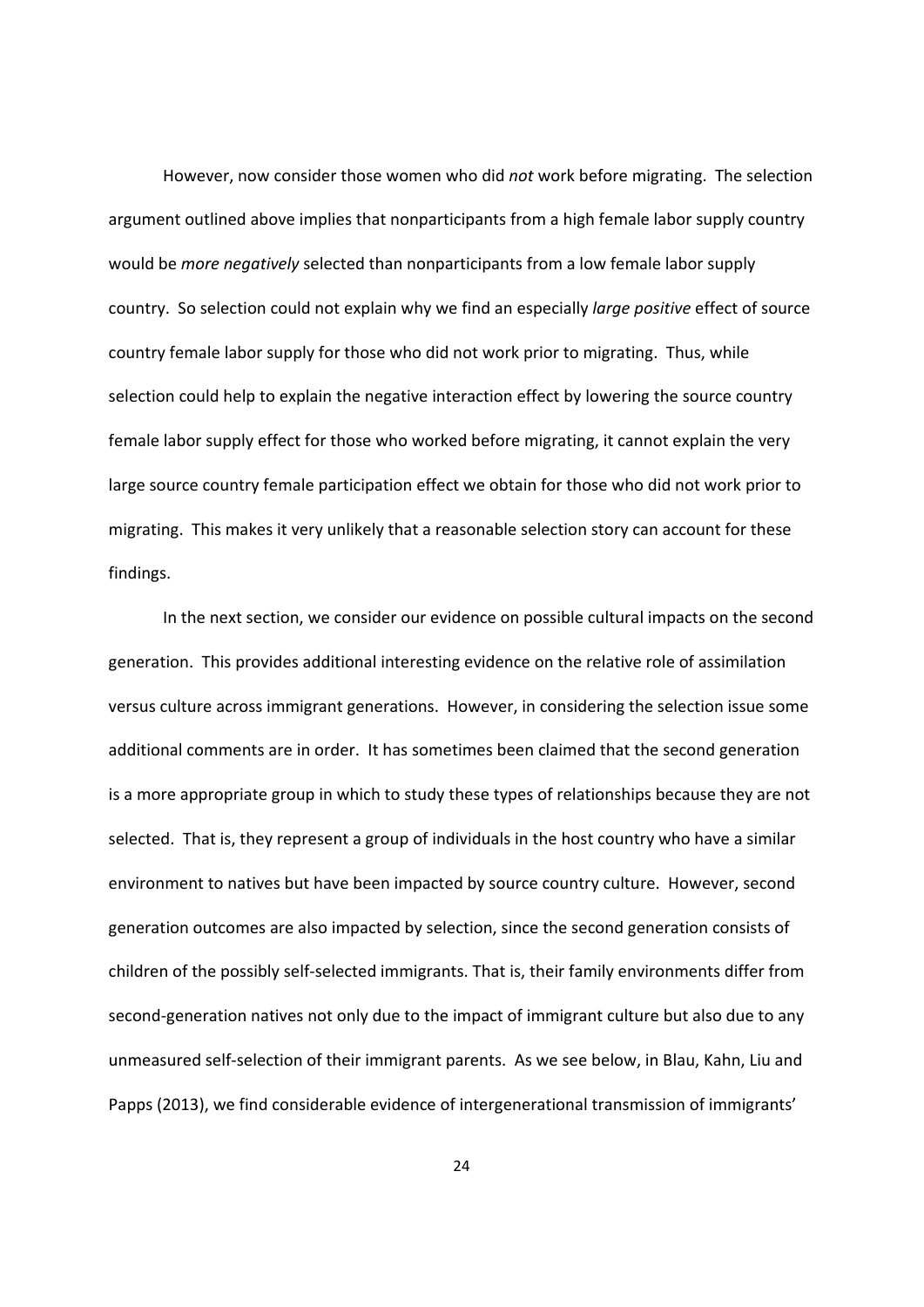education, labor supply and fertility to their native‐born children. This is not to argue that results for the second generation are not of interest, but rather that results for both the first generation of immigrants and their second generation children are relevant and important.

#### 3 The second generation

In this section, I draw on Blau, Kahn, Liu and Papps (2013) to examine the impact of immigrant parental behavior on the second generation (native born individuals with at least one immigrant parent). As I noted above, some interesting previous work has examined the second (or higher) generation with respect to the cultural transmission of gender roles (e.g., Antecol 2000; Fernández and Fogli 2006; and Fernández and Fogli 2009)<sup>9</sup>—in particular looking for associations between the behavior of second generation women and source country characteristics in an analogous fashion to the research on immigrants discussed above. As I noted previously, one of our contributions is to examine the process by which source country culture gets transmitted to future generations in the host country by looking explicitly at intergenerational transmission from immigrants to their children born in the United States, although we also examine the impact of source country characteristics.<sup>10</sup> One of the purposes of our research is to shed light on the rate of assimilation across generations and we provide estimates of intergenerational transmission rates. In the introduction, I have noted a number of other contributions of our work. One I have not yet mentioned is that the CPS information

<sup>9</sup> In a recent paper, Alesina, Giuliano and Nunn (2013) test the hypothesis that traditional agricultural practices, namely the utilization of plough agriculture, influenced the development of this culture across societies. In one application they find evidence of cultural transmission, based on the use of the plough in the source country, for second‐generation immigrants in the United States.

<sup>&</sup>lt;sup>10</sup> Our set up is very similar to Borjas (1993) and Card, DiNardo, and Estes (2000), studies on intergenerational transmission that do not examine gender roles.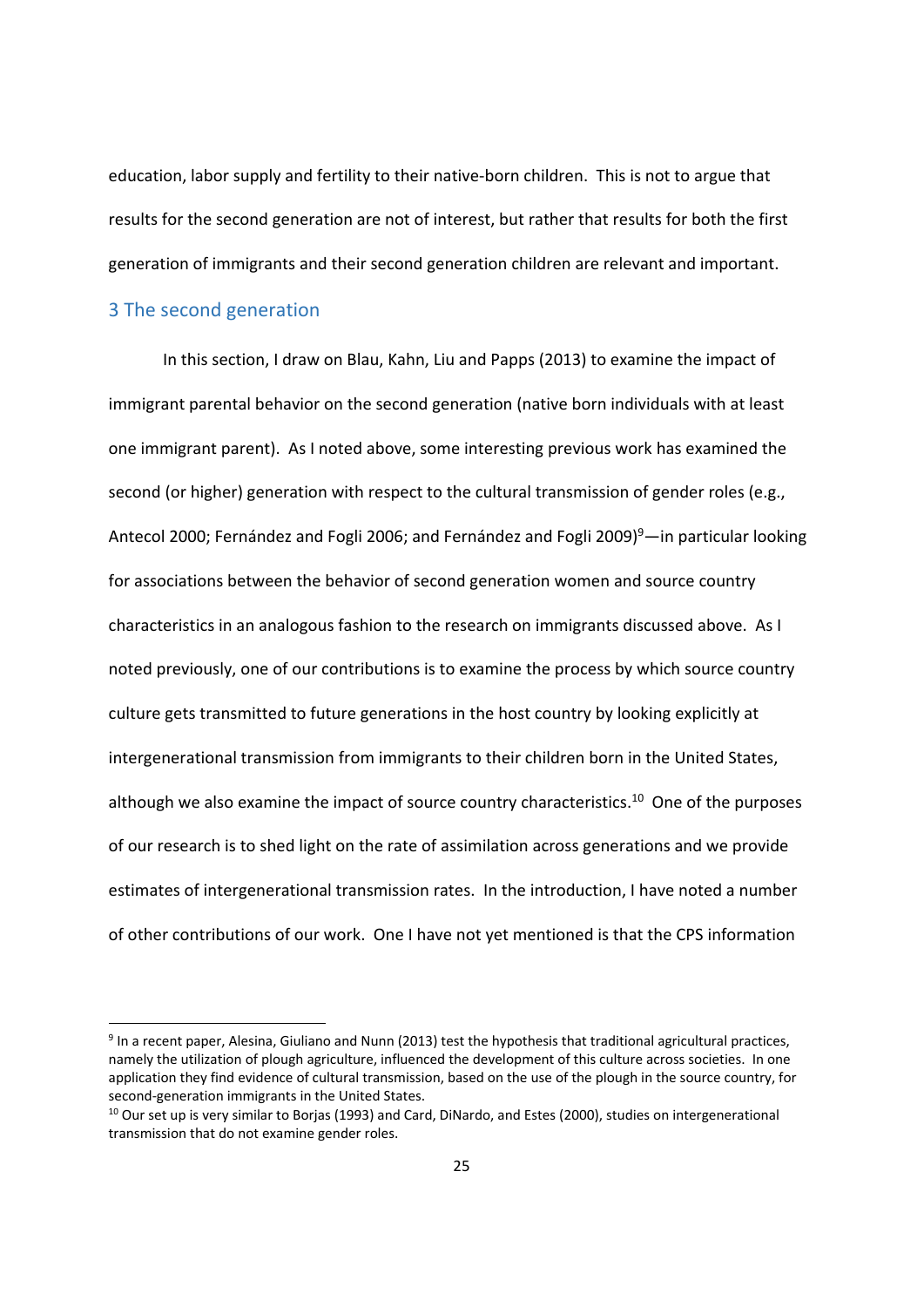on the actual birthplaces of the respondent's parents is also an improvement on the data on self-reported ancestry of US-born respondents used by Antecol (2000) and Fernández and Fogli (2006). Data on self‐reported ancestry are less precise in that they include information on second *and* higher order generations. Further, Duncan and Trejo's (2007) study of Mexican‐ Americans suggests that the more successfully‐assimilated native born may be less likely to report a foreign ancestry.

We focus on the intergenerational transmission of women's labor supply, fertility and education. While the latter is not necessarily gender linked‐as we shall see, precisely because it is not, it can help to sharpen our interpretation of the role of culture. As noted above, we obtain data on the second generation from 1995‐2011 March CPS, which began collecting information on parental birthplace in the mid‐1990s. Respondents are age 25‐49. We do not have actual data on matched parents and children, rather we look at the impact on the second generation of the average behavior of the parental generation of immigrants from their source country. The 1970‐2000 Censuses were used to locate likely parents of the CPS second generation women, matching on parents' country(ies) of birth and age of CPS respondent. (Census data are matched for when the respondent was 10 years old, interpolating across censuses as necessary.) We employ a very parsimonious specification, controlling only for respondent's age, family type (immigrant father and native mother; immigrant mother and native father, with the omitted category being both parents immigrants), and survey year, since many variables like marital status, education, and state of residence may be regarded as endogenous in this context. Our results are robust to these controls, however. We generally do not control for race and ethnicity since it may be difficult to disentangle the effect of source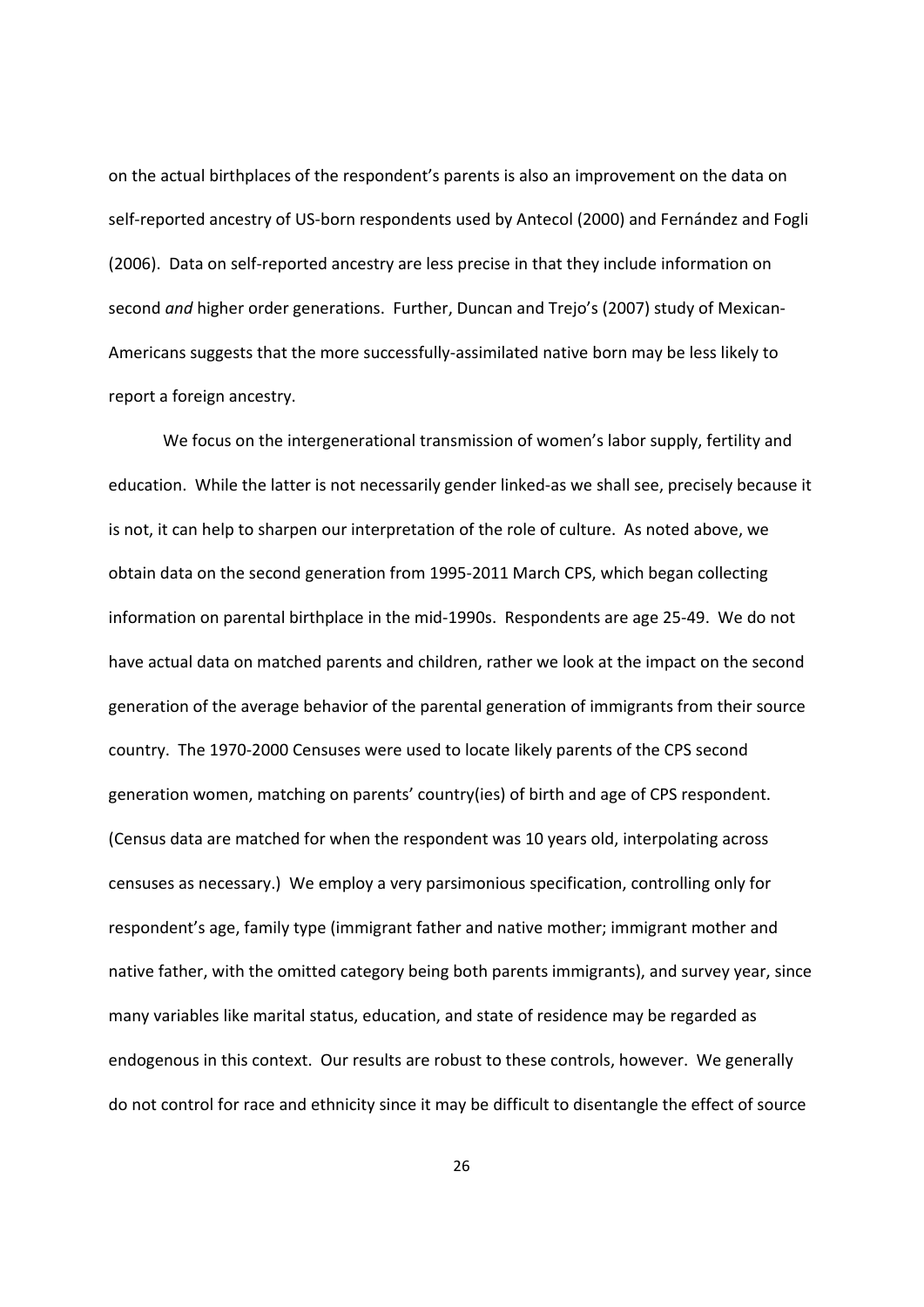country when controlling for race and ethnicity due to the strong correlation between the two. However, again, our results are robust to such controls. As in our studies of immigrants, discussed earlier, we include additional tests of intergenerational transmission that that may shed light on the potential role of the intergenerational transmission of gender roles compared to other unobservables.

#### **3.1 Evidence on Intergenerational Transmission from the CPS**

Some of our main findings may be illustrated in Table 1, which examines the impact of parents' behavior on second generation women. (Average characteristics of immigrants in the parents' generation are age‐adjusted.) Immigrant fertility and labor supply measure the effects both of the home environment and cultural gender role attitudes. For this reason we focus on *female* behavior and include the fertility and labor supply of immigrant *women* from both the source country of the respondent's mother *and* the source country of the respondent's father. Labor supply of women, in particular, is perhaps the key indicator of gender roles. In contrast male labor supply is less variable across groups and expected to be less informative about gender roles. We include education of *women* from the mother's source country and of *men* from the father's source country as proxies for the home environment and the socio‐economic status of the respondent's family. These six parental characteristics variables are designed to capture the most important and relevant characteristics of the parental immigrant generation.11 We control for all these variables at the same time in order to more sharply

 $11$  The very high correlation between the education of women and men from the mother's (father's) source country make it difficult to include additional parental education variables and obtain meaningful results. Moreover, as expected, we did not find parental generation male labor supply informative for female labor supply and fertility.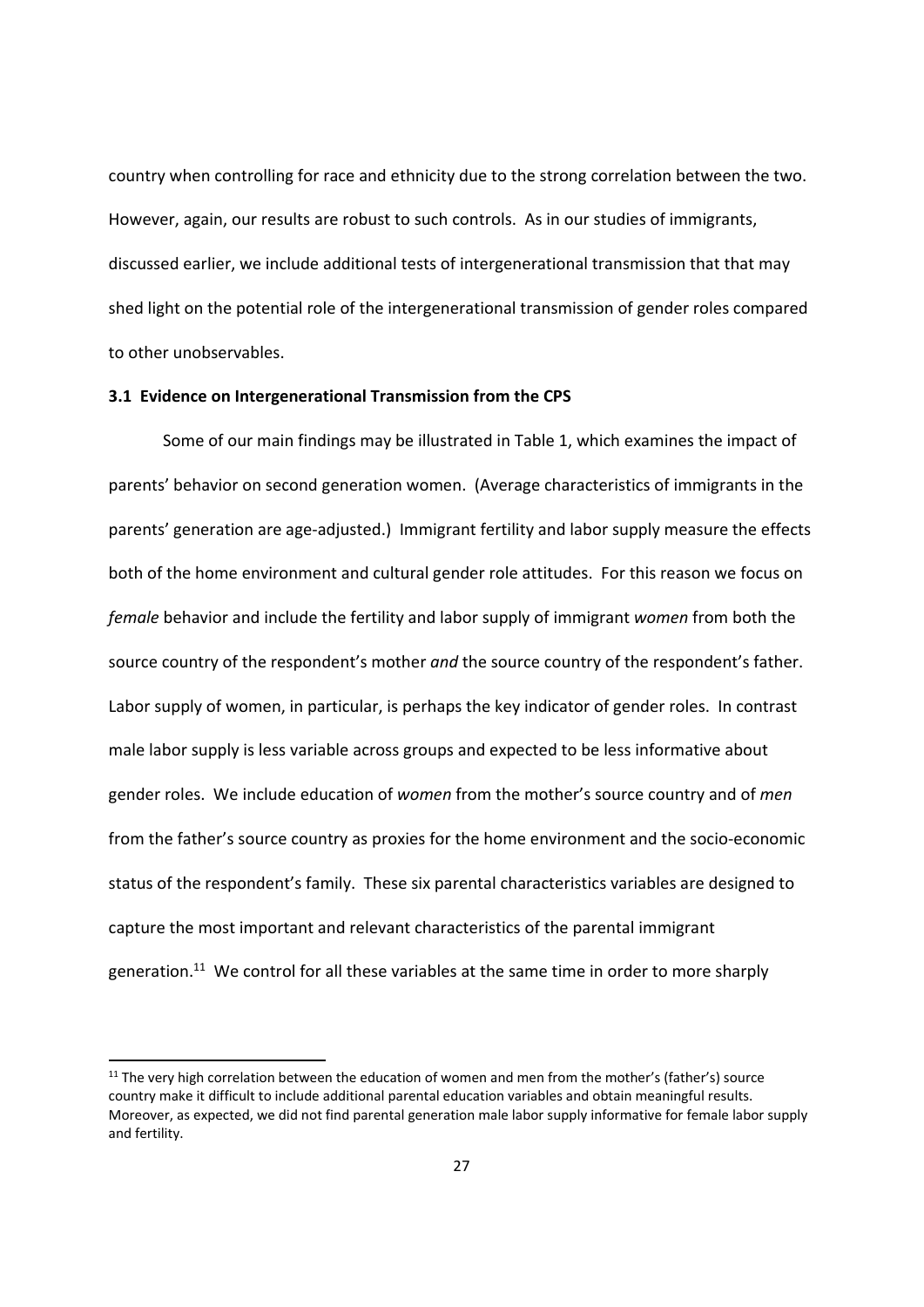identify the impact of each in a *ceteris paribus* context. The previous literature has focused only on the father's source country and the matching variable—e.g., source country female labor supply in a female labor supply regression (see, Antecol 2000; Fernández and Fogli 2009).12

The results in Table 1 provide strong evidence of intergenerational transmission for each of these outcomes. In the case of fertility and labor supply, it shows the effect of mother's source country fertility and labor supply to be generally larger than that of women from the father's source country—perhaps reflecting a gender roles effect. Conversely, the effect of the education of men from the father's source country is larger than that of women from the mother's source country—perhaps because it is the father who primarily determines the socio‐ economic status of the family. Interestingly, second‐generation women's schooling levels are negatively affected by immigrant mother's fertility, suggesting a quality‐quantity tradeoff for immigrant families.

#### **3.2 Additional evidence on culture**

As in the case of immigrants, while these findings are consistent with an effect of culture, they could also reflect the effect of other unobservables. However, we examined a number of pieces of evidence that suggest our findings for second generation women's fertility and labor supply are due at least in part to intergenerational transmission of gender roles, rather than other unobservables.

First, for education and labor supply, we compared our female results to analogous results for men. (We are not able to meaningfully examine fertility for men in our data sets

 $12$  We report results for a matching specification in the paper; they are broadly similar to those reported in Table 1.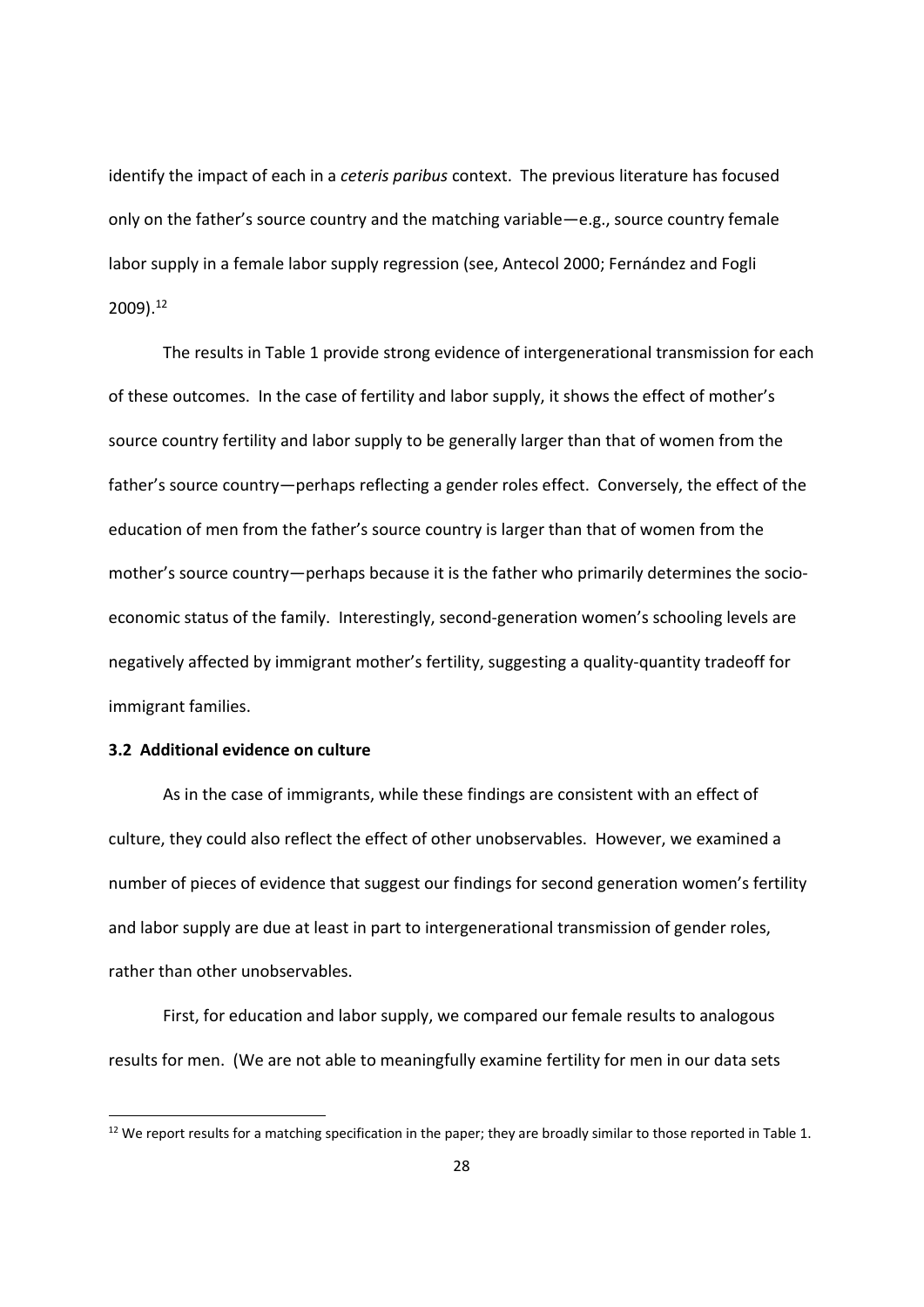because it is measured by number of children present, and women generally retain custody of children when a marriage breaks up or children are born out of wedlock.) For immigrant generation education, a plausibly gender neutral variable, we find strikingly similar results for second‐generation men and women, including a larger impact of men from the father's source country than of women from the mother's source country, as well as evidence of a quality‐ quantity trade off. In contrast, for immigrant women's labor supply, a potentially gender‐linked variable, we find evidence of a stronger effect on labor supply for second‐generation women than for second‐generation men. And, for immigrant men's labor supply we find evidence of an effect on second-generation men's labor supply but no evidence of such an effect for secondgeneration women. This evidence of gender‐linked effects is suggestive of a role for culture.

Second, we expand our basic specification, which controls only for parental generation characteristics and respondent's age, family type, and CPS survey year, to include controls for other individual respondent's characteristics like education, location and marital status. We continue to find strong, statistically significant evidence for the parental characteristics variables, suggestive evidence that these variables have an impact through their effect on individual preferences, rather than solely through an effect on these intermediary variables.

Finally, as may be seen in Table 2, we examine the impact of source country characteristics (rather than the characteristics of parental generation immigrants) on second generation behavior. This more directly tests the hypothesis that source country characteristics influence the behavior of second generation immigrants in the United States. Table 2 reports results for the fertility rate and the labor force participation rate ratio (women's labor force participation rate divided by men's labor force participation rate) in the parental countries of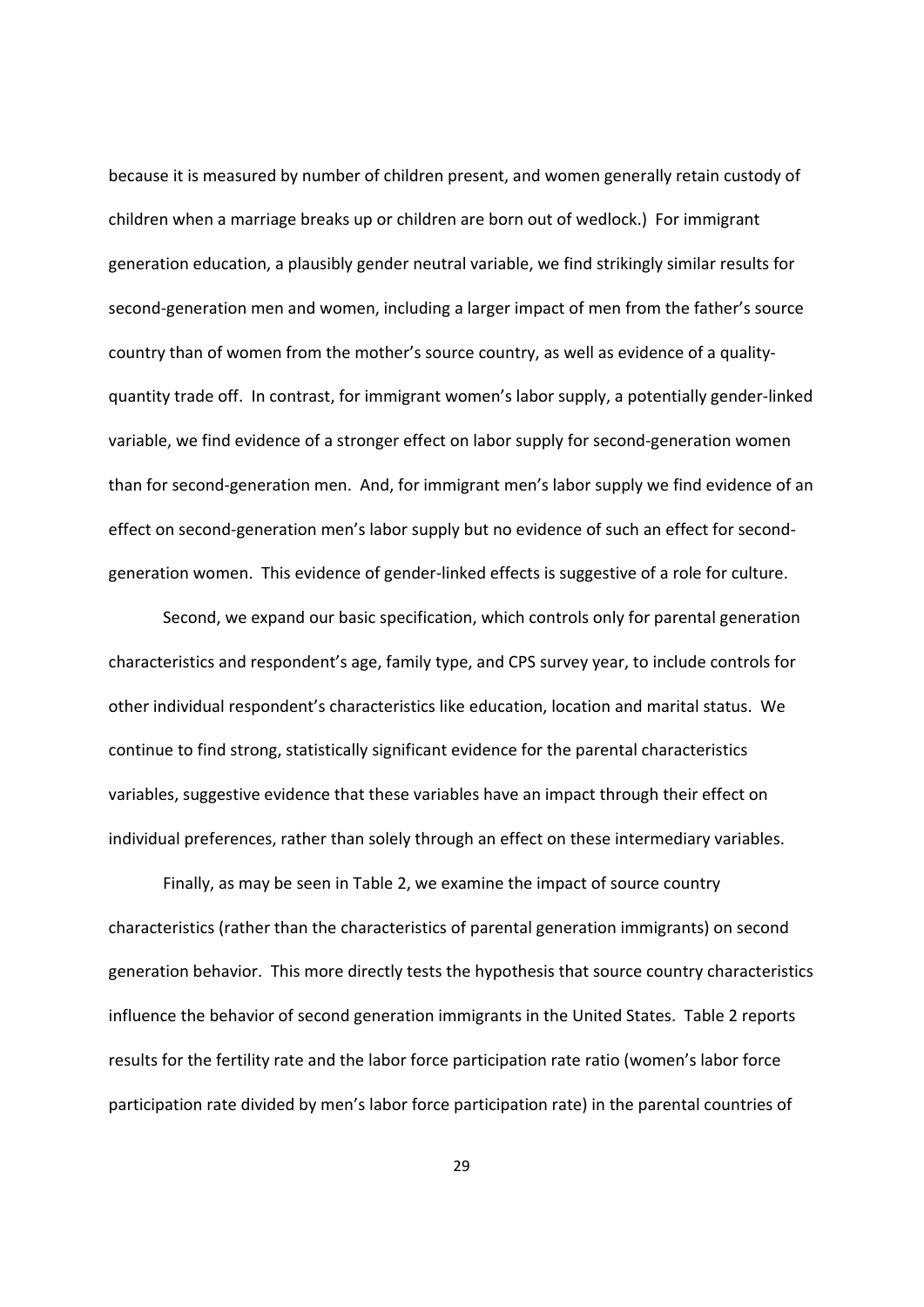origin. The regressions also control for source country GDP per capita and female primary and secondary enrollment rates. As in the case of our analysis of parental characteristics, respondents are matched to source country characteristics at the time they were 10 years old. For number of children, when the labor force participation rate ratio is not included, we find a statistically significant positive effect of fertility rates in the mother's source country on second generation women's fertility; the sum of the coefficients on fertility in the mother's and father's source country is also positive and significant. When the labor force participation rate ratio, which has a significantly negative effect on fertility, is included, however, the coefficient on mother's source country fertility is reduced and is no longer significant, nor is the sum of coefficients on the mother's and father's source country fertility rate. For annual hours, the coefficient on the labor force participation rate ratio from the mother's source country is positive and significant in both specifications, as is the sum of the coefficients on mother's and father's source country participation ratios. This is suggestive evidence that source country characteristics do indeed influence the behavior of second generation immigrants. We note too, that there is stronger evidence of source country effects for both variables for mother's than for father's source country, although the differences are not significant.

#### **3.3. What about assimilation?**

While our results suggest an important role for intergenerational transmission, they also indicate considerable convergence of immigrants to native levels of schooling, fertility, and labor supply across generations. For example, when we control for all parental characteristics simultaneously, we find intergenerational transmission rates for those with both parents foreign born of 0.30 for education, 0.40 for fertility, and 0.47 for work hours. At these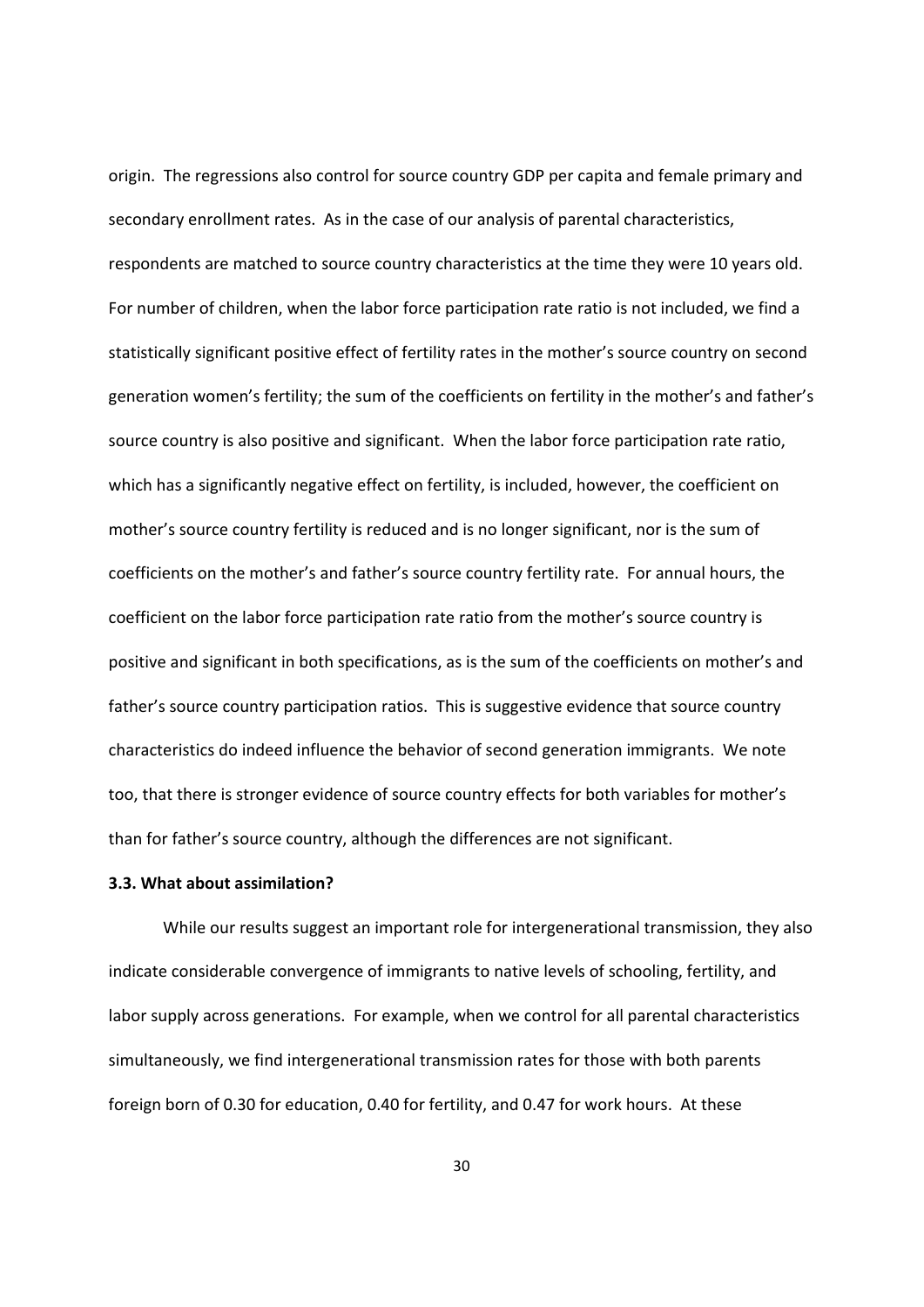transmission rates, half or more of any difference in the immigrant generation has been eliminated by the second generation.

#### 4 Conclusion

This paper draws on results from my research program with Lawrence Kahn to examine the role of assimilation versus source country culture in influencing immigrant women's behavior in the United States—looking both over time with immigrants' residence in the United States and across immigrant generations. It focuses particularly on labor supply but, for the second generation, also examines fertility and education. We find considerable evidence that immigrant source country gender roles influence immigrant and second generation women's behavior in the United States. This conclusion is robust to various efforts to rule out the effect of other unobservables and to distinguish the effect of culture from that of social capital. These results support a growing literature that suggests that culture matters for economic behavior. At the same time, our results suggest considerable evidence of assimilation of immigrants. Immigrant women narrow the labor supply gap with native‐born women with time in the US, and, while our results suggest an important role for intergenerational transmission, they also indicate considerable convergence of immigrants to native levels of schooling, fertility, and labor supply across generations.

Looking towards the future, it is likely that immigrant source countries will become more similar to the United States, thus reducing the effect of source country gender roles on immigrant and second generation women still further. This has already begun to happen with respect to fertility. In Blau, Kahn, and Papps (2011), we find that, due to world‐wide fertility declines, the fertility of immigrant women has been rapidly falling relative to natives in the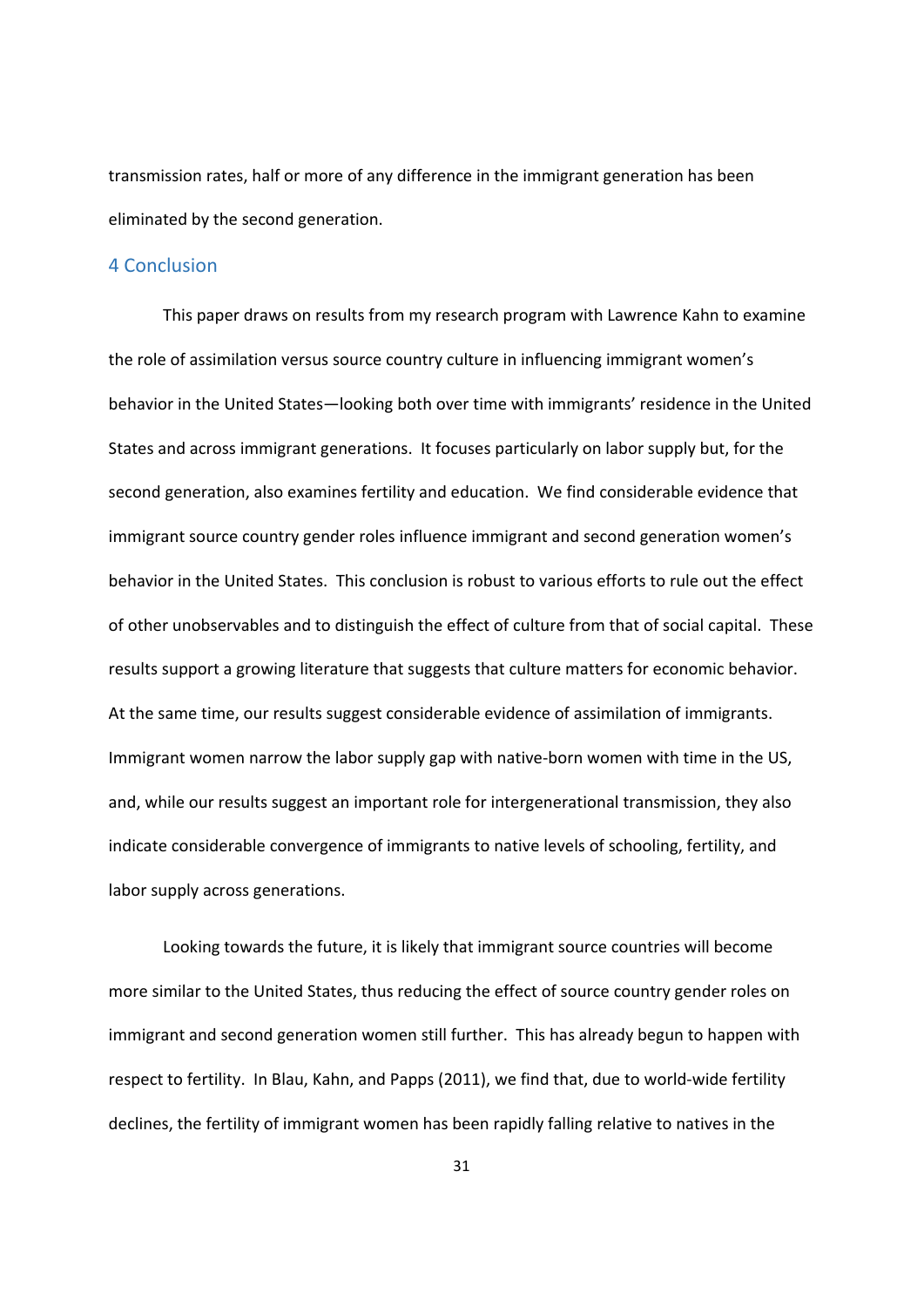most recent immigrant cohorts. And, even though immigrant women's labor supply has decreased relative to natives, since 1995, US female labor force participation rates have plateaued, allowing greater opportunities for female participation rates in immigrant women's source countries to catch up to US rates in the future.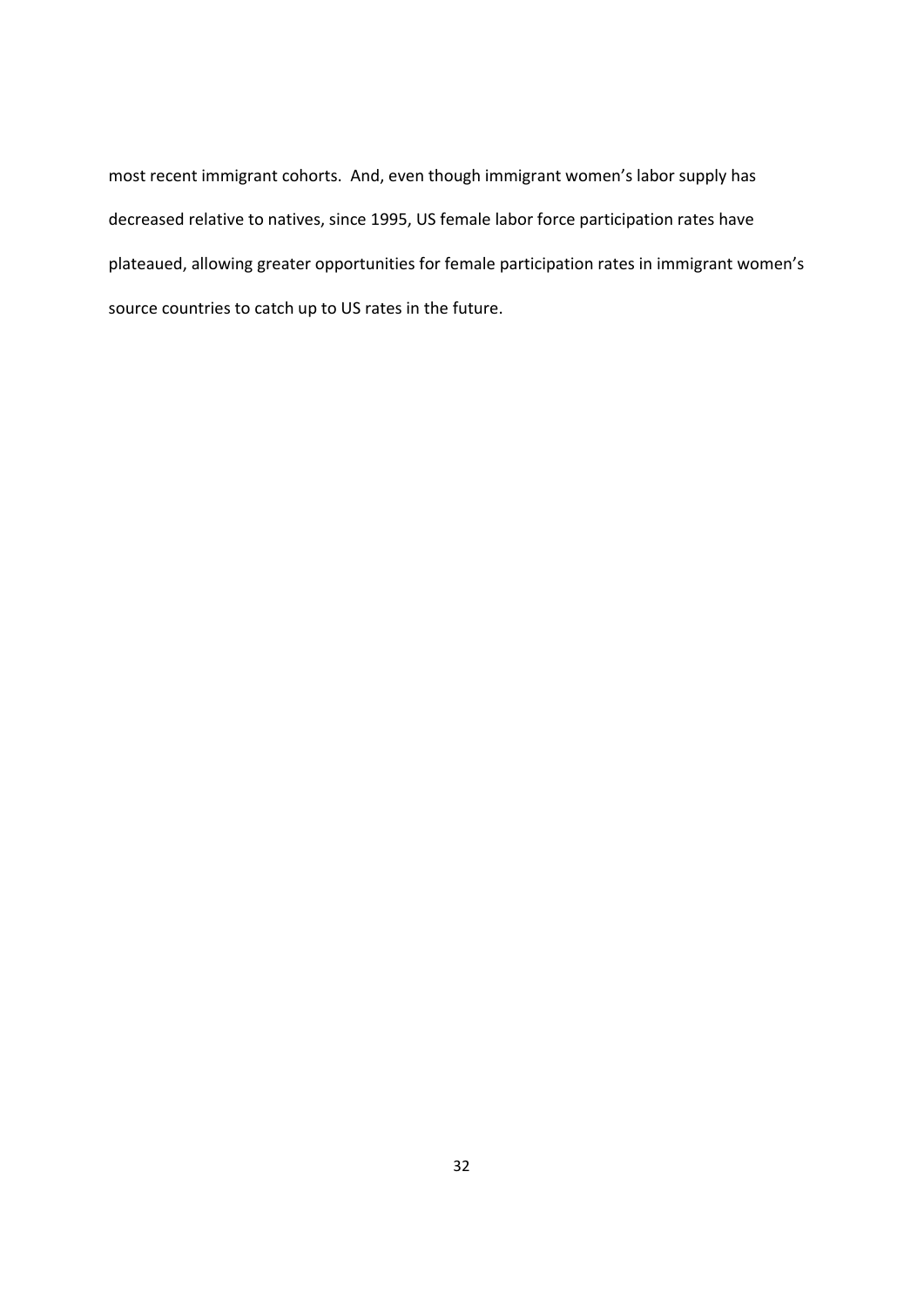#### References

- Alesina AF, Giuliano P, Nunn N (2013) On the Origins of Gender Roles: Women and the Plough. *Quarterly Journal of Economics* 128(2): 469‐530.
- Antecol H (2000) An Examination of Cross‐Country Differences in the Gender Gap in Labor Force Participation Rates. *Labour Economics* 7(4): 409‐426.
- Baker M and Benjamin D (1997) The Role of the Family in Immigrants' Labor-Market Activity: An Evaluation of Alternative Explanations. *American Economic Review* 87(4): 705‐727.
- Blau FD (1992) The Fertility of Immigrant Women: Evidence from High‐Fertility Source Countries. In GJ Borjas and RB Freeman (Eds.), *Immigration and the Work Force: Economic Consequences for the United States and Source Areas*, University of Chicago Press, Chicago, pp. 93‐133.
- Blau FD, Ferber, MA, and Winkler AE (2014) *The Economics of Women, Men, and Work*, 7th edition, Prentice‐Hall/Pearson, Upper Saddle River, New Jersey.
- Blau FD and Kahn LM (2003) Understanding International Differences in the Gender Pay Gap. *Journal of Labor Economics* 21(1): 106‐144.
- Blau FD and Kahn LM (Forthcoming) Substitution between Individual and Source Country Characteristics: Social Capital, Culture, and US Labor Market Outcomes among Immigrant Women. *Journal of Human Capital*.
- Blau FD, Kahn LM, Liu AY, and Papps KL (2013) The Transmission of Women's Fertility, Human Capital, and Work Orientation Across Immigrant Generations. *Journal of Population Economics* 26(2): 405‐435.
- Blau FD, Kahn LM, Moriarty JY, and Souza AP (2003) The Role of the Family in Immigrants' Labor‐Market Activity: An Evaluation of Alternative Explanations: Comment, *American Economic Review* 93(1): 429‐447.
- Blau FD, Kahn LM, and Papps KL. (2011) Gender, Source Country Characteristics and Labor Market Assimilation among Immigrants: 1980‐2000. *Review of Economics and Statistics* 93(1): 43‐58.
- Borjas GJ (1985) Assimilation, Changes in Cohort Quality, and the Earnings of Immigrants. *Journal of Labor Economics* 3(4): 463‐489.
- Borjas GJ (1992) Ethnic Capital and Intergenerational Mobility. *Quarterly Journal of Economics* 107(1): 123‐150.
- Borjas GJ (1993) The Intergenerational Mobility of Immigrants. *Journal of Labor Economics* 11(1, Part 1): 113‐135.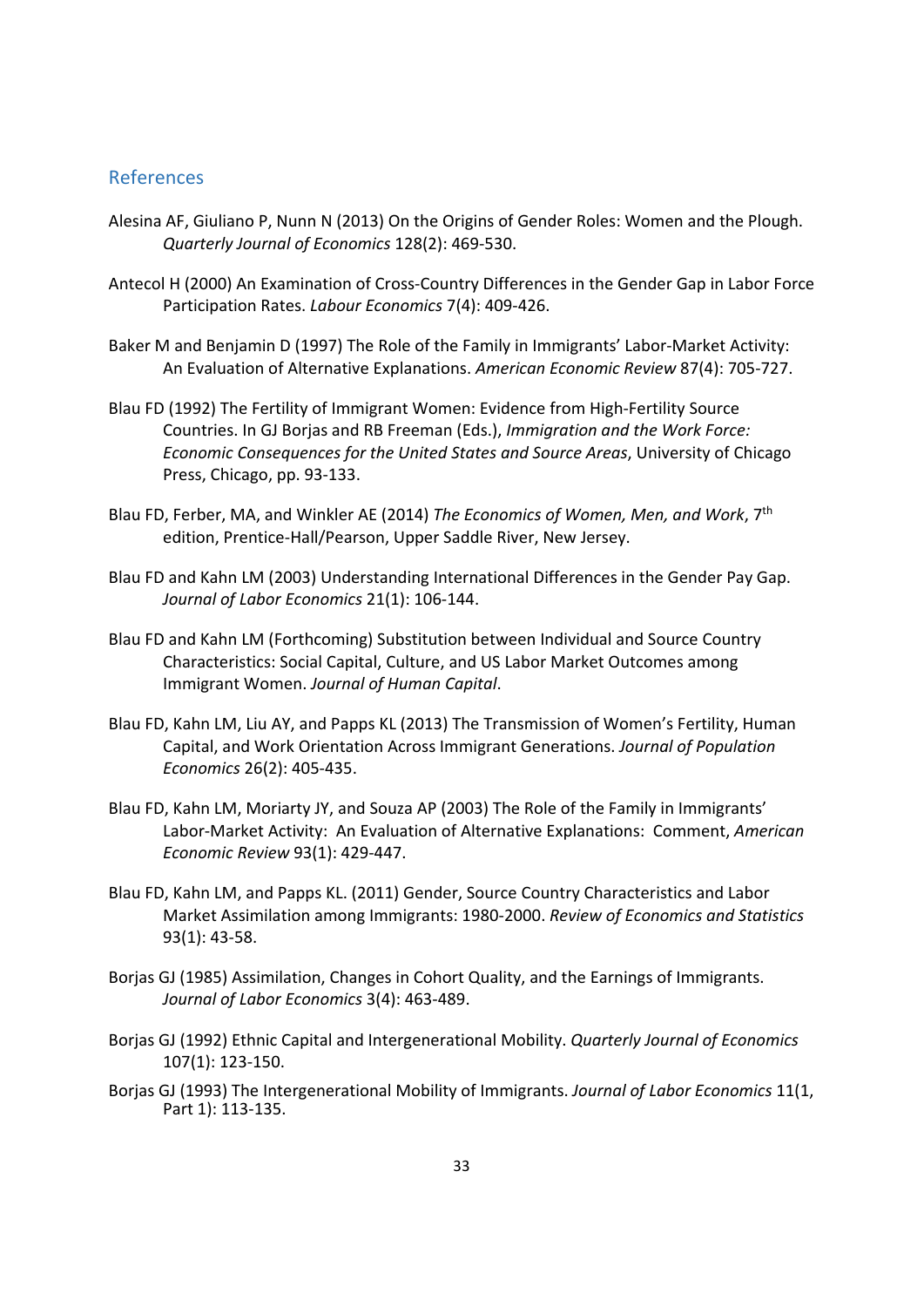- Card D, DiNardo J, Estes E (2000) The More Things Change: Immigrants and the Children of Immigrants in the 1940s, the 1970s, and the 1990s. In Borjas GJ (Ed.) *Issues in the Economics of Immigration*. University of Chicago Press, Chicago, pp 227‐269.
- Chiswick, BR (1978) The Effect of Americanization on the Earnings of Foreign Born Men. *Journal of Political Economy* 86(5): 897‐921.
- Coleman JS (1988) Social Capital in the Creation of Human Capital. *American Journal of Sociology* 94 (Supplement): S95‐S120.
- Dasgupta P (2008) Social Capital. In SN Durlauf and LE Blume (Eds.), *The New Palgrave Dictionary of Economics*, 2nd edition, Palgrave Macmillan, Basingstoke and New York.
- Duncan B, Trejo SJ (2007) Ethnic identification, intermarriage, and unmeasured progress by Mexican Americans. In Borjas GJ (Ed.) *Mexican immigration to the United States*. University of Chicago Press, Chicago, pp 229‐267.
- Fernández R (2008) Culture and Economics. In SN Durlauf and LE Blume (Eds.), *The New Palgrave Dictionary of Economics*, 2nd edition, Palgrave Macmillan, Basingstoke and New York, pp. 333‐340.
- Fernández R and Fogli A (2006) Fertility: The Role of Culture and Family Experience. *Journal of the European Economic Association* 4 (2‐3): 552‐561.
- Fernández R and Fogli A (2005) Culture: An Empirical Investigation of Beliefs, Work, and Fertility. NBER Working Paper 11268.
- Fernández R and Fogli A (2009) Culture: An Empirical Investigation of Beliefs, Work, and Fertility. *American Economic Journal: Macroeconomics* 1(1): 146‐177.
- Fernández R, Fogli A, and Olivetti C (2004) "Mothers and Sons: Preference Formation and Female Labor Force Dynamics" *Quarterly Journal of Economics* 119(4): 1249‐1299.
- Fortuny K (2010) Children of Immigrants: 2008 State Trends Update. The Urban Institute, Washington, DC, Brief 17, September.
- Jasso G, Massey DS, Rosenzweig MR, and Smith JP. (Forthcoming) The U.S. New Immigrant Survey: Overview and Preliminary Results Based on the New‐Immigrant Cohorts of 1996 and 2003. In B Morgan and B Nicholson (Eds.), *Immigration Research and Statistics Service Workshop on Longitudinal Surveys and Cross‐Cultural Survey Design: Workshop Proceedings*, Crown Publishing, London.
- Mincer J (1978) Family Migration Decisions. *Journal of Political Economy* 86(5): 749–73.
- Olivetti C and Petrongolo B (2008) Unequal Pay or Unequal Employment? A Cross‐Country Analysis of Gender Gaps. *Journal of Labor Economics* 26(4): 621‐654.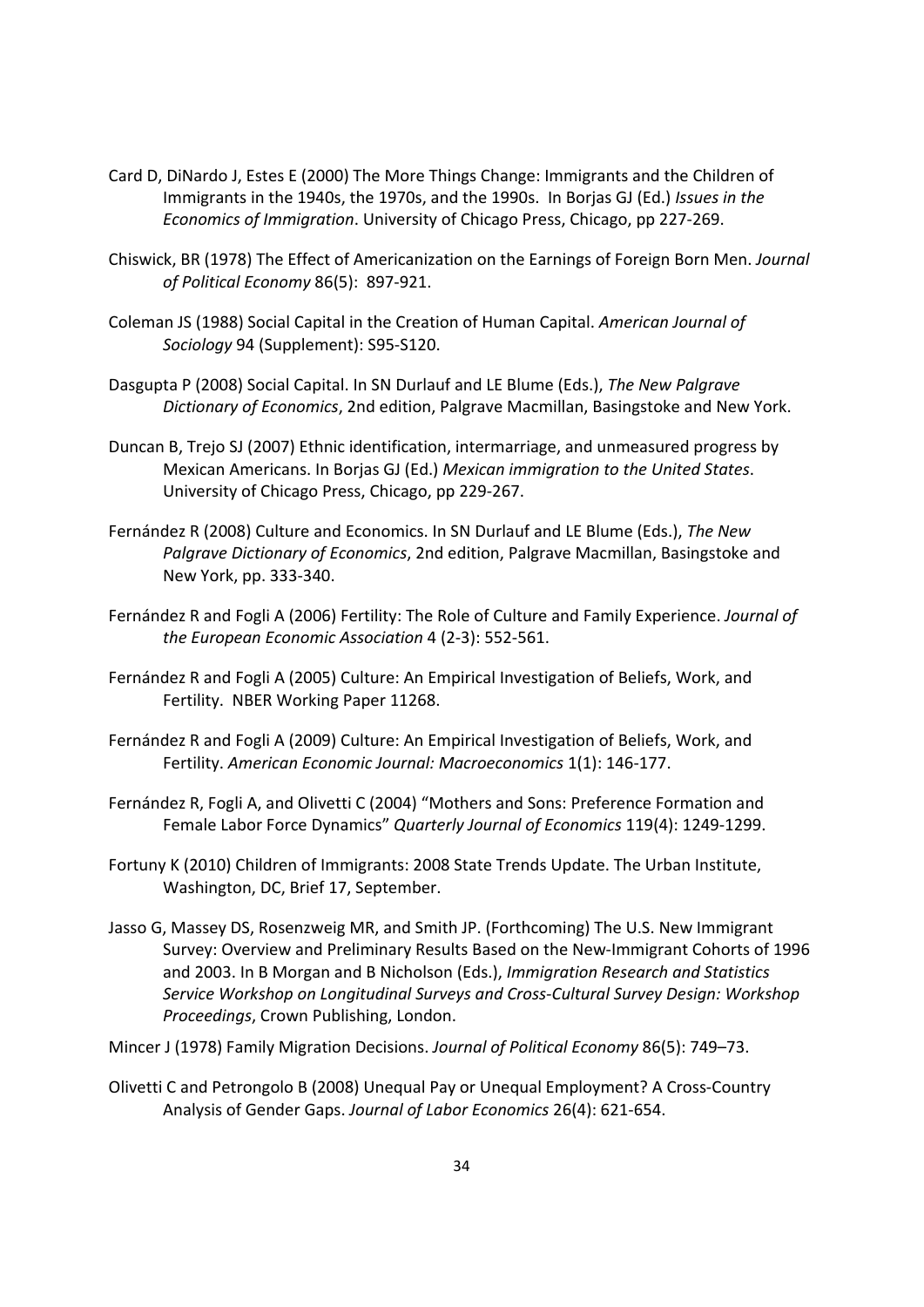Wilson WJ (1987) *The Truly Disadvantaged: The Inner City, the Underclass, and Public Policy*, University of Chicago Press, Chicago.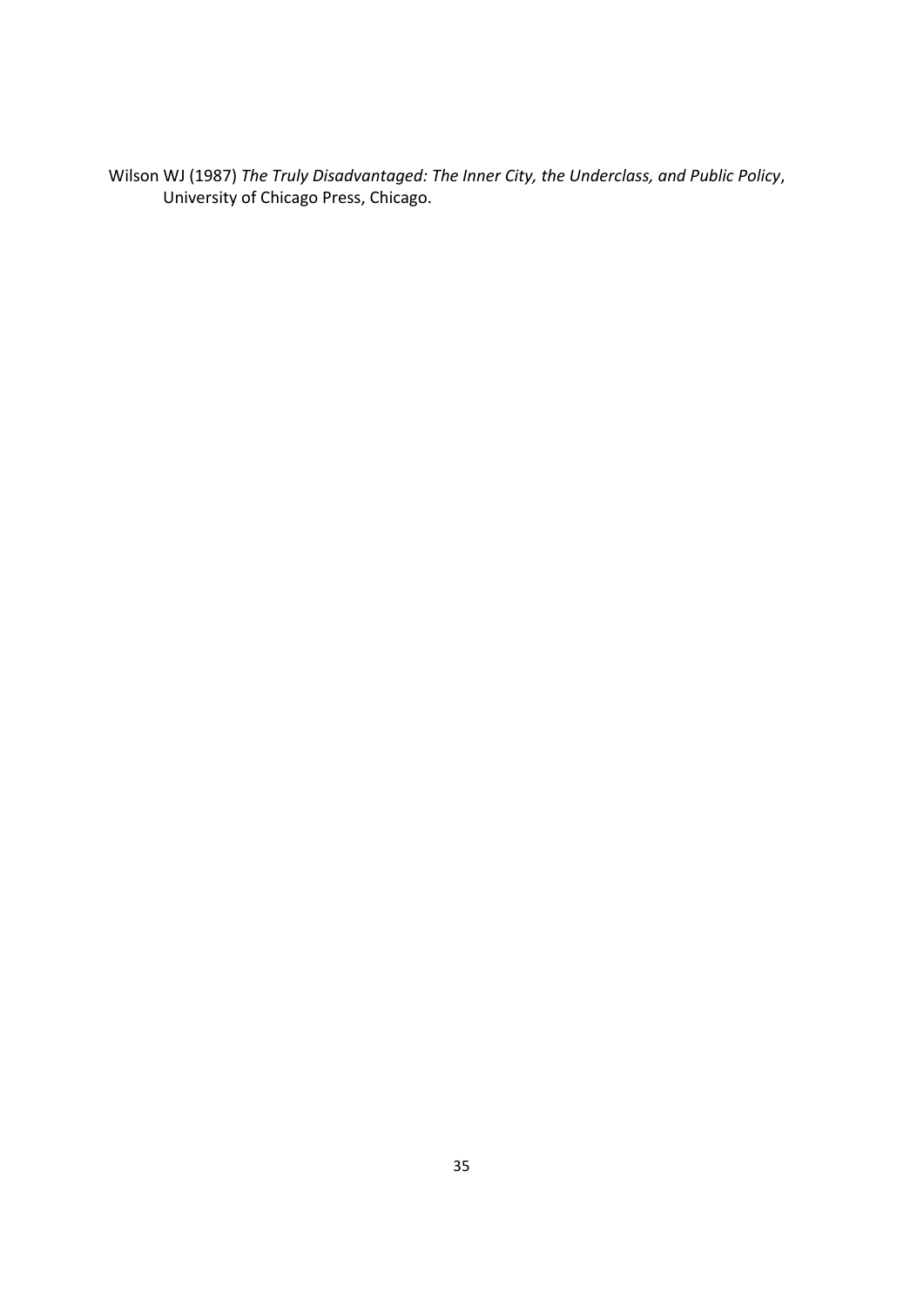

Source: Blau, Kahn, and Papps (2011).



```
Source: Blau, Kahn, and Papps (2011).
```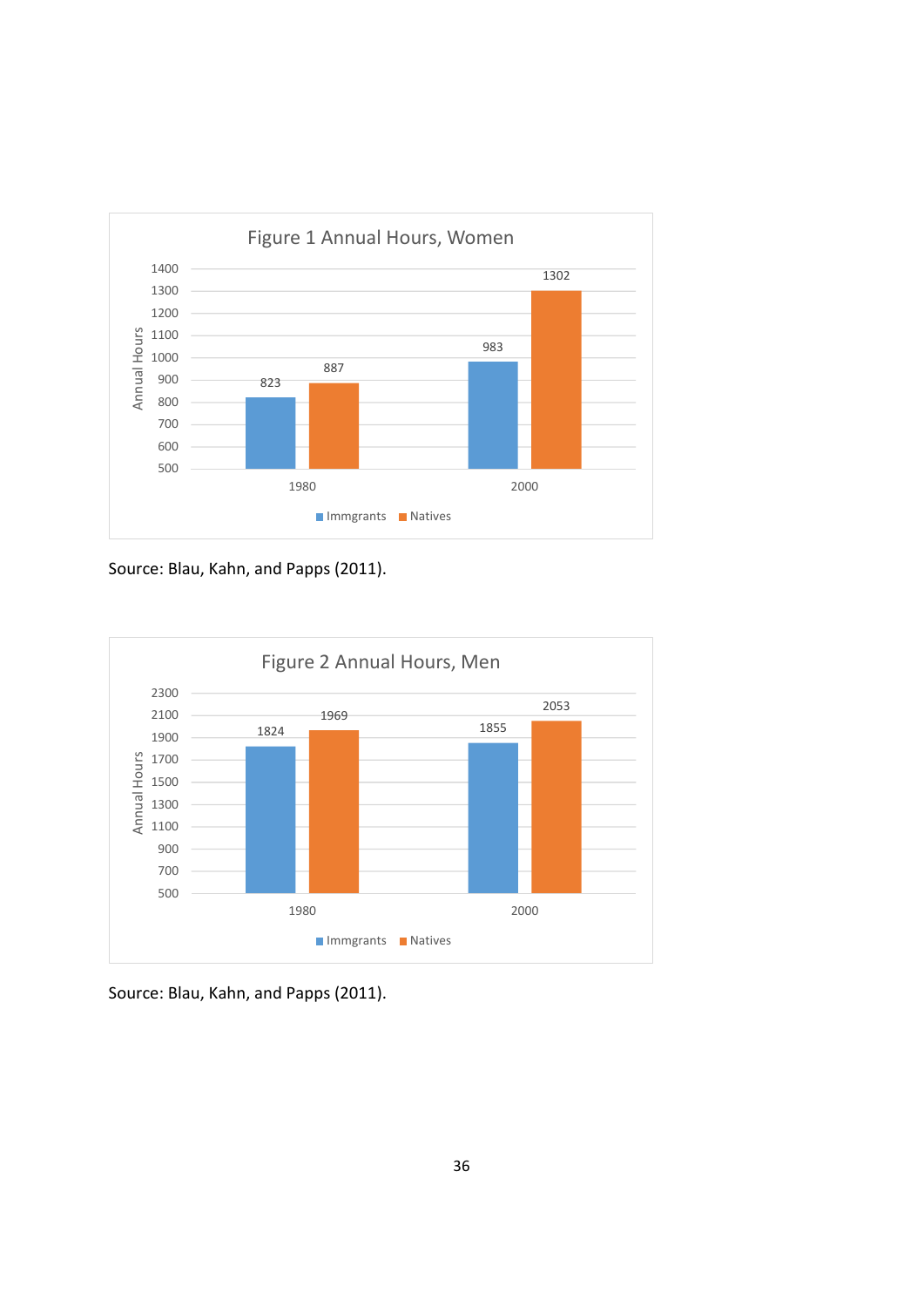

Source: Blau, Kahn, and Papps (2011).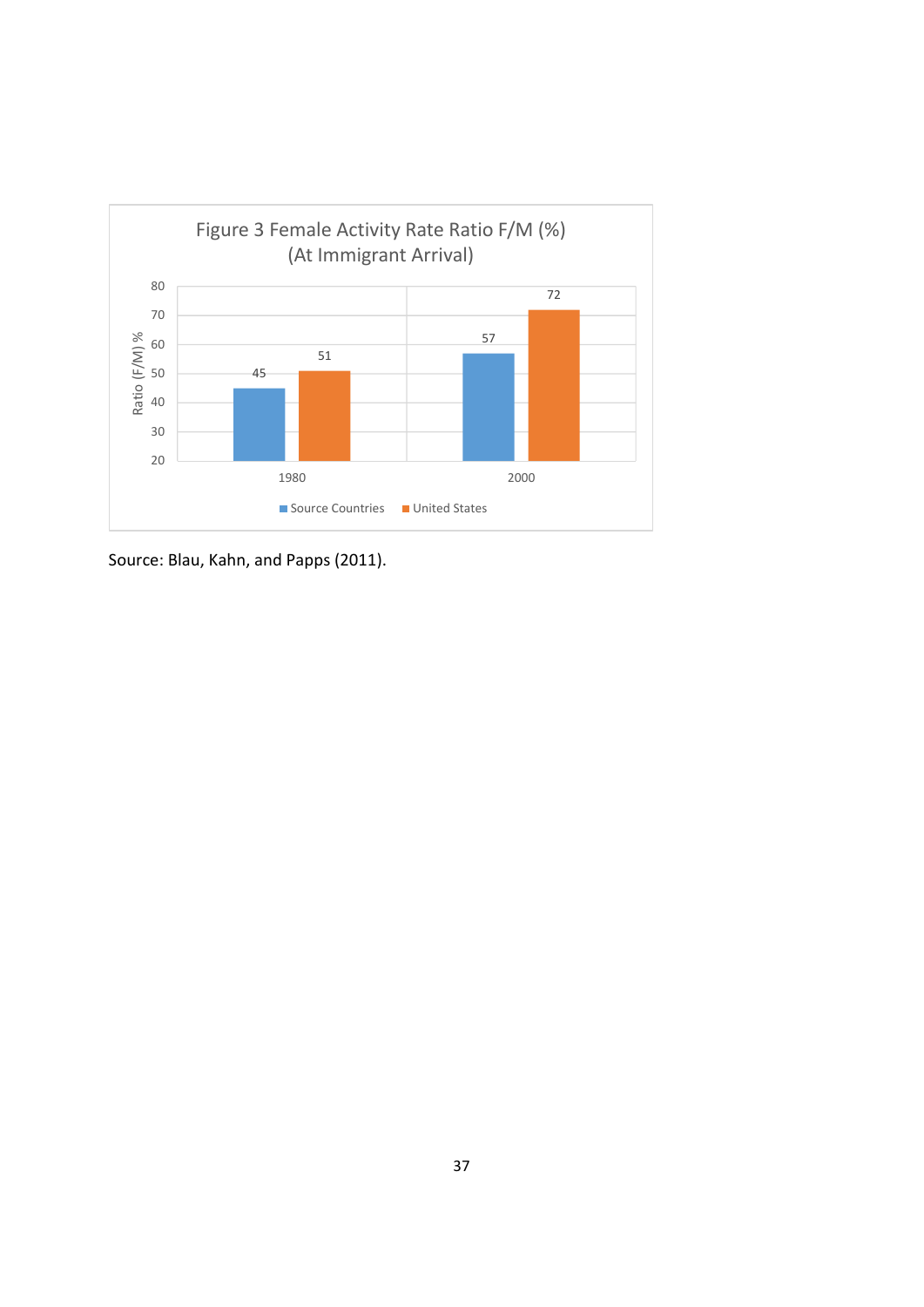

Source: Blau, Kahn, and Papps (2011).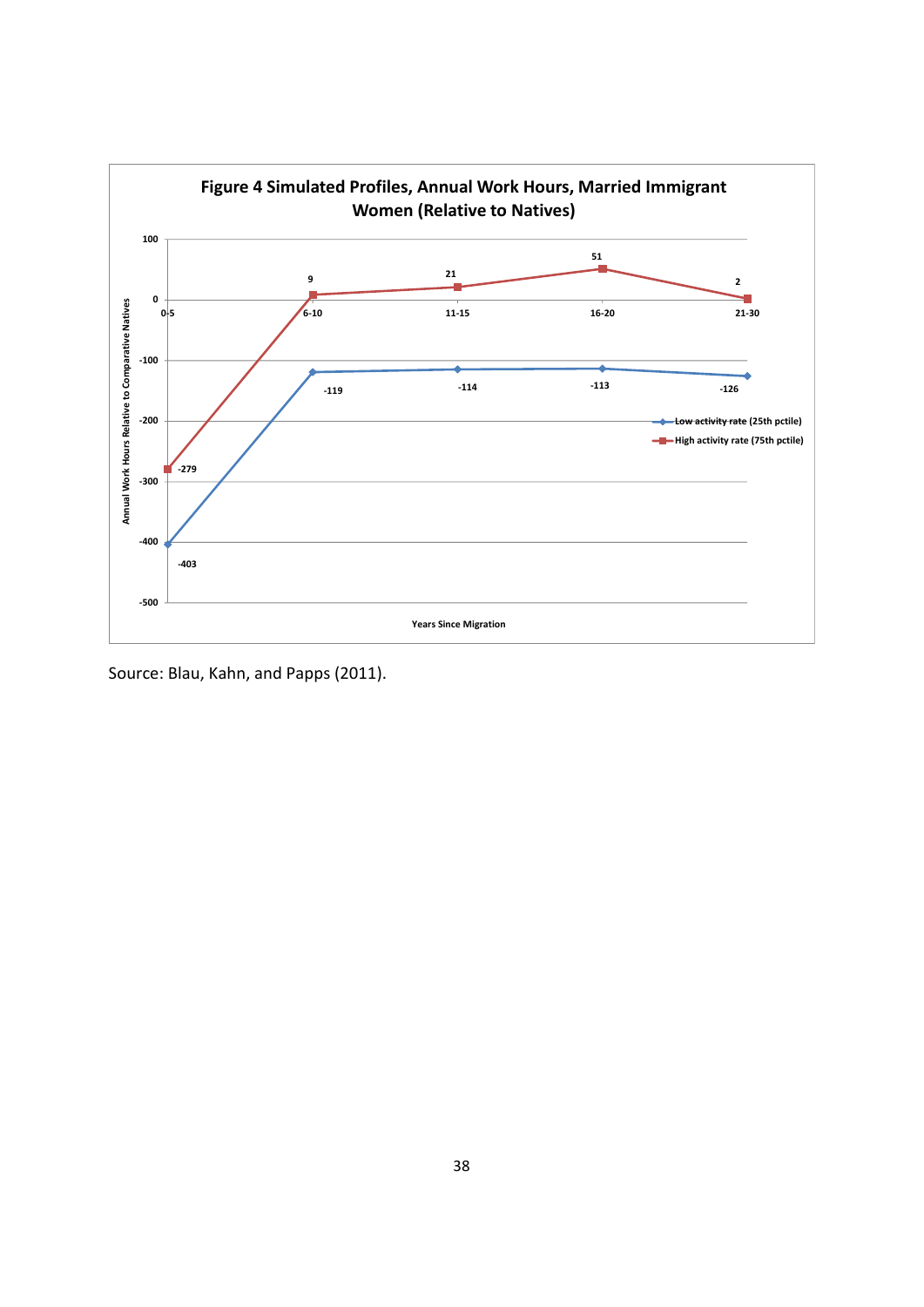

Source: Blau, Kahn, and Papps (2011).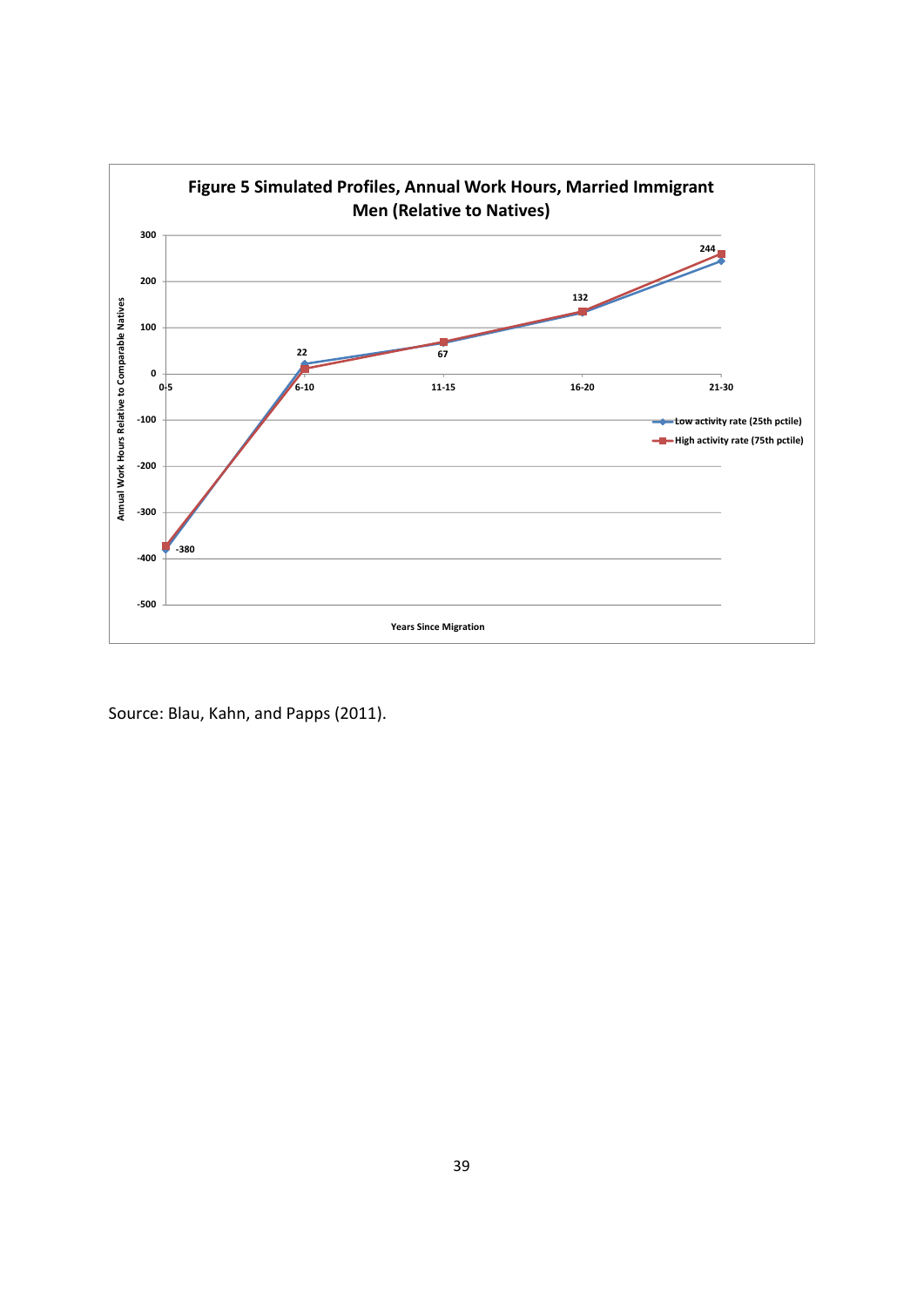|                                 | <b>Education</b> | Fertility   | <b>Annual Hours</b> |
|---------------------------------|------------------|-------------|---------------------|
| <b>Mother's Source Country:</b> |                  |             |                     |
| Female Number of Children       | $-0.908$ ***     | $0.324**$   | $-27.652$           |
|                                 | (0.251)          | (0.132)     | (81.023)            |
| Female Years of Schooling       | 0.031            | 0.013       | $-9.163$            |
|                                 | (0.035)          | (0.016)     | (9.657)             |
| <b>Female Annual Work Hours</b> | $0.050*$         | $-0.035***$ | $0.314***$          |
|                                 | (0.030)          | (0.013)     | (0.077)             |
|                                 |                  |             |                     |
| <b>Father's Source Country:</b> |                  |             |                     |
| Female Number of Children       | $-0.258$         | 0.079       | 88.788              |
|                                 | (0.350)          | (0.130)     | (67.338)            |
| Male Years of Schooling         | $0.265***$       | $-0.041***$ | 22.582***           |
|                                 | (0.033)          | (0.014)     | (7.690)             |
| <b>Female Annual Work Hours</b> | $-0.016$         | 0.005       | $0.157**$           |
|                                 | (0.038)          | (0.014)     | (0.063)             |
|                                 |                  |             |                     |
| r squared                       | 0.128            | 0.093       | 0.008               |
| Ν                               | 34,141           | 34,141      | 34,141              |

**Table 1 Results for the Effect of Immigrant Parent Characteristics on Second Generation Outcomes (Women)**

Source: Blau, Kahn, Liu, and Papps (2013).

Notes: \* p<.10, \*\* p<.05, \*\*\* p<.01. Standard errors are clustered by parent's source country (mother then father) crossed with which census(es) provided the data. Regressions are weighted using CPS sampling weights adjusted so that each year receives equal weight. Regressions include controls for age (quadratic), family type (immigrant father and native mother; immigrant mother and native father, with the omitted category being both parents immigrants), and year fixed effects.